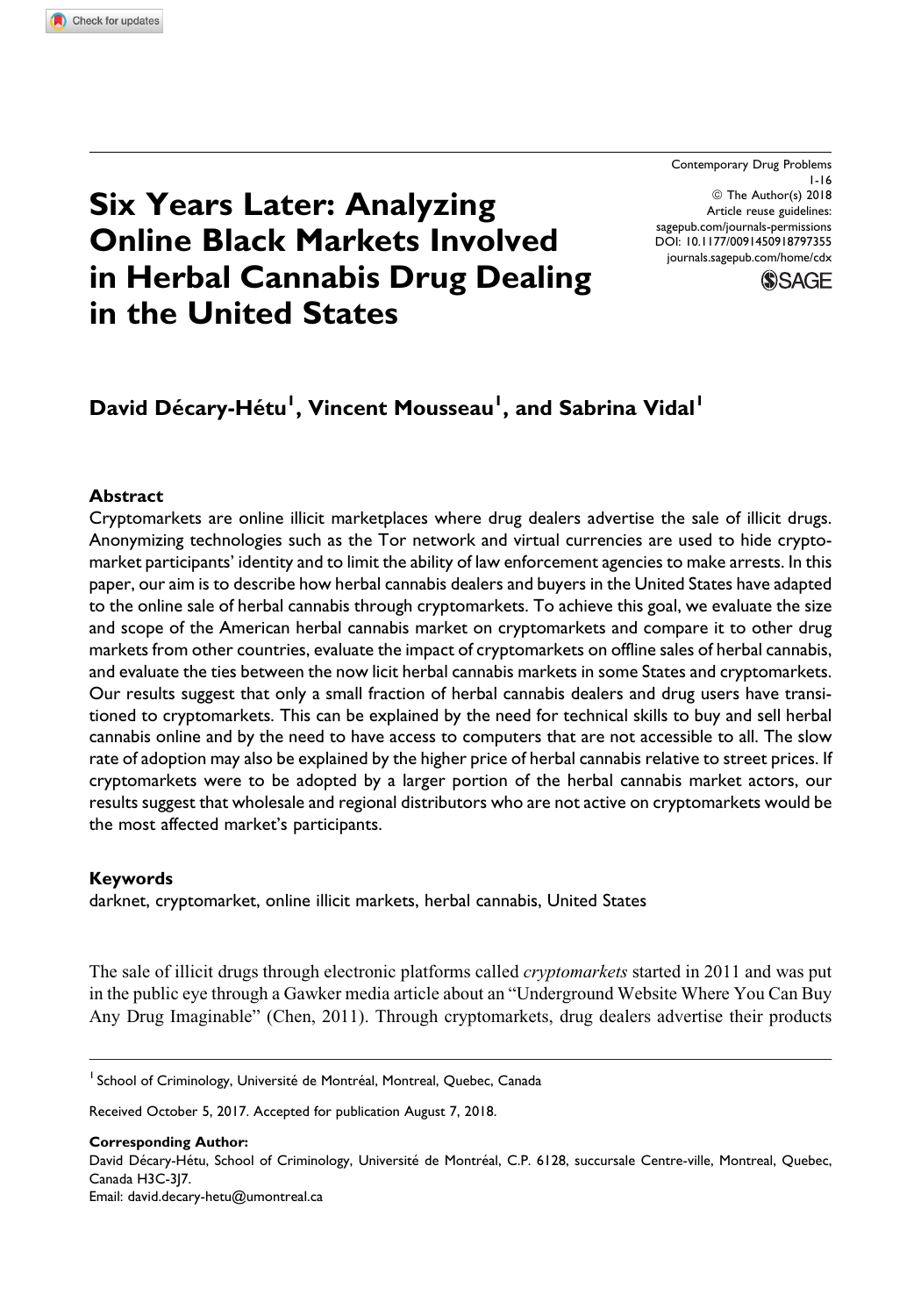and find customers (Aldridge  $&$  Décary-Hétu, 2014). They use encrypted messages to negotiate the terms of their sales and receive the payments for their drugs, often in digital currencies, which are difficult to track for law enforcement. Given the physical nature of the products they sell, drug dealers must still also interface with the physical world to deliver their drugs, often using the regular mail and sealed packages (Martin, 2014a).

The online sale of illicit drugs provides many advantages over traditional physical sales (M. J. Barratt, Ferris, & Winstock, 2016). By moving transactions online in pseudo anonymous settings, cryptomarkets reduce the opportunities for physical contact and violence. Cryptomarkets also provide many conflict management strategies such as mediation by a trusted third party, the cryptomarket administrators (Morselli, Décary-Hétu, Paquet-Clouston, & Aldridge, 2017). The technologies that make possible cryptomarkets are not the first technologies that have been adopted by offenders. They however beg the question as to whether they provide enough advantages to offenders that they will come to replace, eventually, the physical sale of illicit drugs.

The general aim of this paper builds on this question and describes how herbal cannabis dealers and buyers in the United States have adapted to online sales of herbal cannabis through cryptomarkets. More specifically, this paper evaluates the size and scope of the American herbal cannabis market on cryptomarkets compared to other drug markets from other countries. It also evaluates the impact of cryptomarkets on offline sales of herbal cannabis and finally describes the ties between the now licit physical herbal cannabis markets in some States and cryptomarkets. This study therefore limits its scope to the study of herbal cannabis in its herbal form, also known as marijuana, and excludes all other forms of herbal cannabis such as herbal cannabis resin (hashish) and oils.

#### The Structure of the Herbal Cannabis Market in the United States

The herbal cannabis market operates on two interconnected levels: the street (consumer) level and the upper (wholesale) level (Natarajan & Belanger, 1998). The street-level market is based on the herbal cannabis distribution between users and dealers while the upper-level market refers to the production and sale of large quantities of herbal cannabis, a process frequently controlled by criminal organizations. Street-level exchanges include all transactions between drug users and dealers no matter what physical location, technology, or communication equipment they use (Caulkins & Pacula, 2006; Curtis & Wendel, 2000; Natarajan, Zanella, & Yu, 2015). Many herbal cannabis users report receiving herbal cannabis as a gift, however, by growing it or by trading things with dealers (Caulkins, 2007; Caulkins & Pacula, 2006; United Nations Office on Drugs and Crime, 2006). This muddies the distinction between users and dealers in the street-level market, as most of the drug users give and/or sell herbal cannabis to friends or relatives.

At the upper (wholesale) level, actors are often embedded in criminal organizations that have multiple structures, from a collection of freelancers to hierarchical organizations (Natarajan et al., 2015). Freelance organizations are composed of small groups of individuals with no formal hierarchy and no clear division of labor. The relationships between members are unstable and vary over time. Hierarchical organizations are much more bureaucratic and have a clear division of labor. The position and role of actors in a hierarchical organization are mostly based on skills rather than based on family or friendship ties (Curtis & Wendel, 2000; Natarajan & Belanger, 1998). Criminal organizations operating at the upper level are active in wholesale and regional distribution of herbal cannabis but also, in some cases, in its production and importation. Wholesale distributors connect smugglers to regional distributors who deal with local suppliers of street-level drug dealers (Natarajan et al., 2015). As herbal cannabis is increasingly produced in the United States, more and more organizations that grow herbal cannabis can sell directly to wholesale distributors, bypassing the need for smugglers. The results from Natarajan, Zanella, and Yu's (2015) research show that many criminal organizations involved in herbal cannabis trafficking have more than a single role. Organizations in the herbal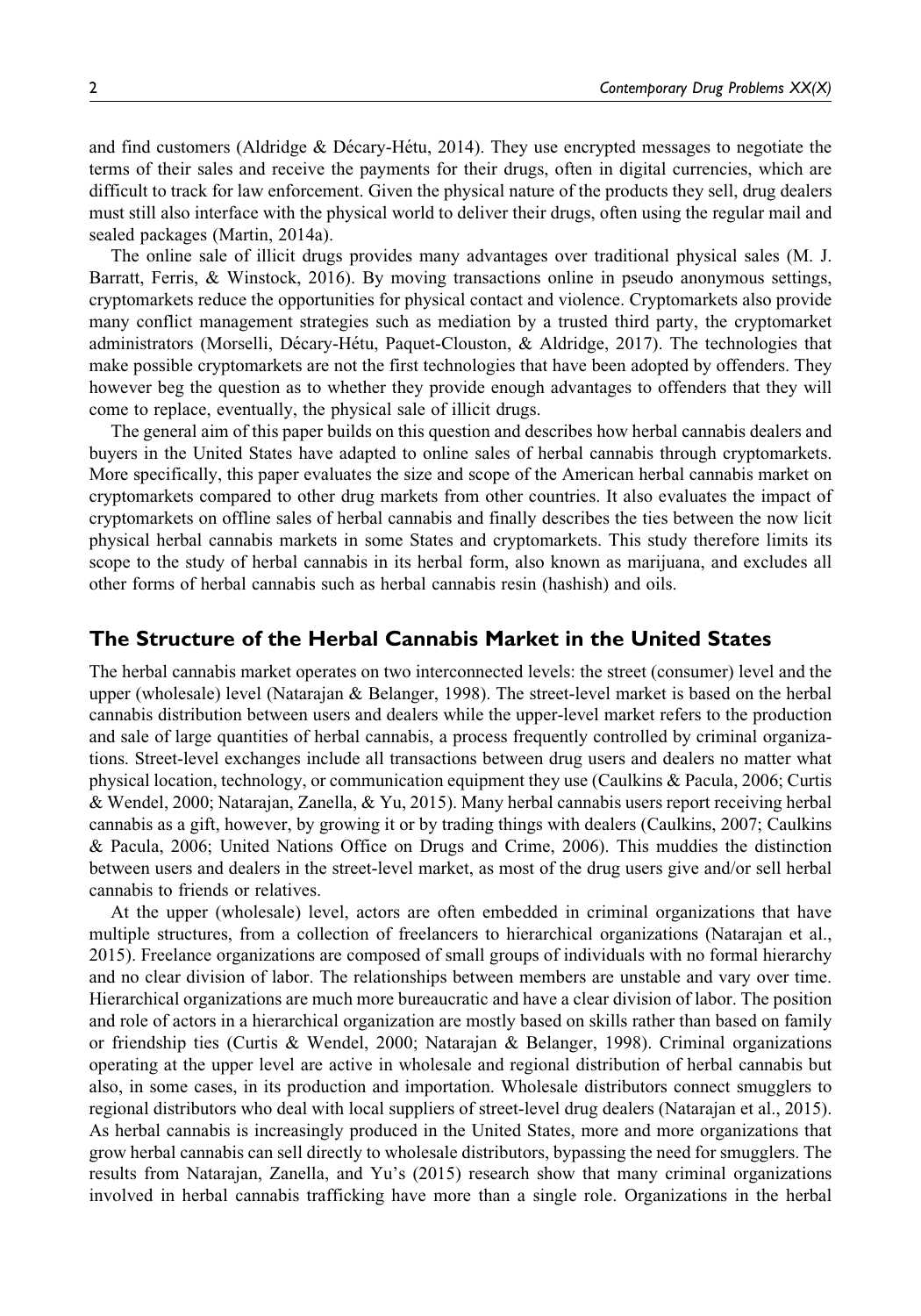cannabis upper-level market commonly smuggle drugs as well as distribute it at the wholesale and regional level. Growing herbal cannabis appears to be much less common. Of those that specialize, a majority appear to be smugglers or, in fewer instances, wholesale distributors. Just as with the streetlevel herbal cannabis market, the herbal cannabis upper-level market seems to present a lack of distinct roles between actors.

The pricing structure of herbal cannabis in the United States is hard to estimate for several reasons. First, most government reports do not have enough data to make legitimate representative estimates (Institute for Defense Analyses, 2008; United Nations Office on Drugs and Crime, 2006). Second, the lack of purity data for herbal cannabis limits the comparison between estimates of price per weight. Third, it is likely that there are differences between the prices paid by undercover agents and the price paid by established herbal cannabis market participants who use their social connection to get discounts (Caulkins, 2007). Finally, herbal cannabis users tend to trade informally and share among friends and acquaintances (United Nations Office on Drugs and Crime, 2006). Indeed, per the 2001 National Household Survey on Drug Abuse (Caulkins, 2007), 87% of herbal cannabis users acquired herbal cannabis from a friend or relative and 58% obtained it for free, demonstrating the reach of social supply and suggesting that it may be difficult to track such informal trading.

Still, the available data from United Nations Office on Drugs and Crime (2006) suggest that the United States is one of the most expensive countries to buy herbal cannabis in. Not all users and dealers pay the same price, with variables such as relationships between buyers and sellers, the quantity purchased, the frequency of purchase, and the transaction's location all influencing the price per gram paid. Articles on herbal cannabis divide the amount purchased in multiple ways, from top-level retail to lower-level retail (Wilkins & Sweetsur, 2006). Some divide these levels into four categories to better understand the economy of scale and the impact of making wholesale purchases (Caulkins & Pacula, 2006; Institute for Defense Analyses, 2008; Office of National Drug Control Policy, 2012). Under 5 g, herbal cannabis is priced at around US\$7.84 per gram. Between 5 and 10 g, the unit price decreases to less than US\$5, with an average price of US\$4.68 per gram. It is estimated that about two thirds of herbal cannabis transactions are for amounts of 10 g and less (Caulkins & Pacula, 2006; Office of National Drug Control Policy, 2012). These two categories reflect the retail level and are exploited by drug users and social suppliers. Actors who resell herbal cannabis or buy wholesale pay much less for herbal cannabis. Between 10 and 28 g, buyers pay on average US\$3.84 per gram for a total purchase of less than US\$100. About 25% of all herbal cannabis transactions appear to be in this range (Caulkins & Pacula, 2006; Office of National Drug Control Policy, 2012). Between an ounce (28 g) and a pound (454 g) of herbal cannabis, buyers pay between US\$1.79 and US\$2.50 per gram, a steep discount compared to the retail price (Caulkins & Pacula, 2006; Institute for Defense Analyses, 2008; Office of National Drug Control Policy, 2012). Transactions over a pound represent less than 1% of all herbal cannabis purchases. Smugglers, wholesale, and regional distributors usually make purchases at that level with about half of them purchasing 1 or 2 pounds and a third of them buying more than 5 pounds (Caulkins & Pacula, 2006). The price paid at this level is on average US\$0.49 per gram. These prices were collected in two data sets from the early 2000s and may differ from current herbal cannabis prices. There is unfortunately no literature that has measured the trends in these specific prices, and it is therefore impossible at this point to provide a better reference point for our analyses.

### The Rise of Cryptomarkets

The structure of the herbal cannabis markets is by now well understood and studied. The ability of their participants to adapt over the years, among other illicit drug market participants, has been analyzed in detail (Bouchard, 2007). A key factor that impacted drug markets was the development of new technologies such as mobile phones and pagers (Natarajan, Clarke, & Johnson, 1995). These devices were adopted en masse by drug dealers who no longer needed to be in a specific physical location to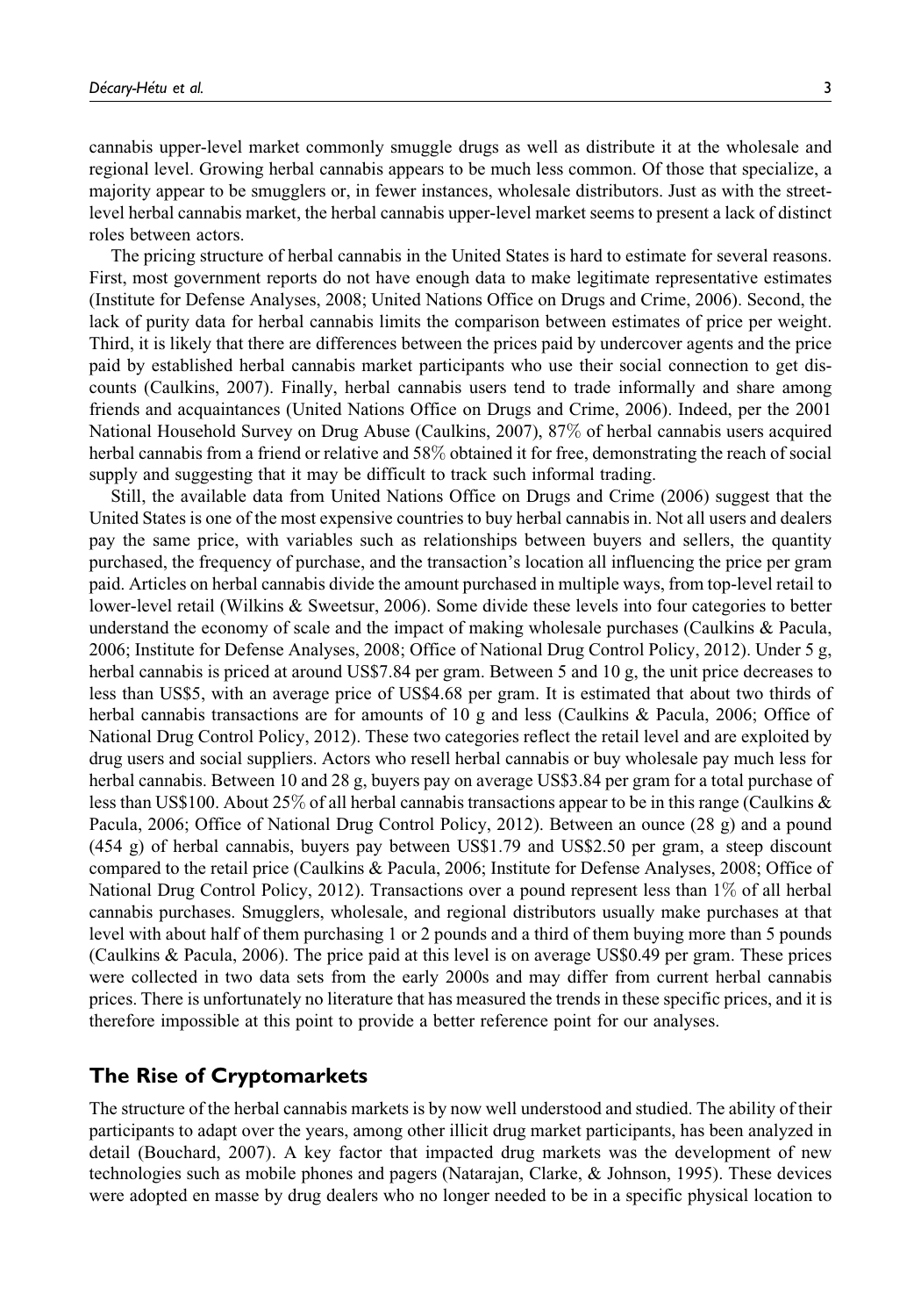conduct transactions; customers could reach them anywhere and arrange to meet at a discreet location. This led to the shift from open-air markets to closed markets (May  $\&$  Hough, 2004).

Mobile technologies are not the only technology that have impacted drug dealing. The evolution of virtual currencies, encrypted communications, and anonymous Internet connections all played a role in the development of a technical innovation that has attracted much attention over the past 6 years, the cryptomarkets. Cryptomarkets are anonymous illicit online marketplaces that share many of the visual cues with popular online merchant websites like Amazon and eBay (Martin, 2014). Vendors who are approved by the platform administrators set up vendor profiles and listing pages for each of the products or services they wish to sell. These include illicit drugs, stolen financial information, stolen identity papers, and computer viruses as well as licit products such as burner phones, computers, scales, and e-books (Kruithof et al., 2016). Vendor profiles and listings are important for the creation of bonds of trust between buyers and vendors (Tzanetakis, Kamphausen, Werse, & von Laufenberg, 2016). Cryptomarkets provide vendors with a relatively safe setting from which to operate. The identity of cryptomarket participants is protected by anonymized connections that hide their IP address, the information commonly used to trace online activities. This reduces many of the risks associated with drug dealing such as the risk of arrest or the risk of violence (Van Hout & Bingham, 2014). Cryptomarkets also provide vendors with a large pool of potential customers who can be located anywhere in the world given that all purchases are hidden in shipped packages usually sent through mail. Because of inspections at international borders, it seems that more and more buyers are opting to purchase from domestic vendors, meaning vendors in the same country as them, or at the very least, in the same general geographic region as them (Demant, Aldridge, Décary-Hétu, & Munksgaard, 2018). Vendors willing to take on the risk to sell internationally appear to do so for smaller packages, when they are reputable vendors with high visibility, and when they are themselves in countries where law enforcement is more limited, less effective, and where the general population has lower revenues (Décary-Hétu, Paquet-Clouston, & Aldridge, 2016).

This new way to deal with drugs shifted the skills needed to become a dealer, making it essential to have good people skills and innovative marketing strategies such as Halloween or Christmas discount specials (Martin, 2014). Cryptomarkets finally provide vendors with the ability to advertise their products either in listings or in discussion forums associated to cryptomarkets. Professional photos of drugs are used to draw in customers and attest the quality of the products offered (Van Hout & Bingham, 2014).

Customers can browse the vendors' listings using the cryptomarkets' category trees or search for specific products (e.g., *cocaine* for sale by *American dealers*). To select which vendor to buy from, customers can look at the feedbacks posted by past buyers. All feedbacks are aggregated at the vendor level just as is the case on Amazon or eBay. Cryptomarket customers appreciate the safety that cryptomarkets provide. The feedback mechanism reduces the risks of being cheated on during a transaction and the anonymity of cryptomarkets increases the sense of safety of customers (Van Hout & Bingham, 2013a). Drugs are believed to be of higher quality on cryptomarkets, especially since vendors of impure drugs should be quickly identified using the feedback systems. Some have suggested that this could reduce the potential harm associated with drug use (Maddox, Barratt, Allen, & Lenton, 2016), especially since

Silk Road is a paradise for responsible drug dealers. I mean it's not the type of site where you can show up at your dealer's house banging on their door because you need your fix this instant. You have to be patient and you have to be smart. (Buxton & Bingham, 2015, p. 12)

Cryptomarkets are home to a community where illicit drug consumption is not considered as wrong or immoral. This libertarian philosophical framework seems to be an important reason for participants who have joined the cryptomarkets' community (Maddox et al., 2016).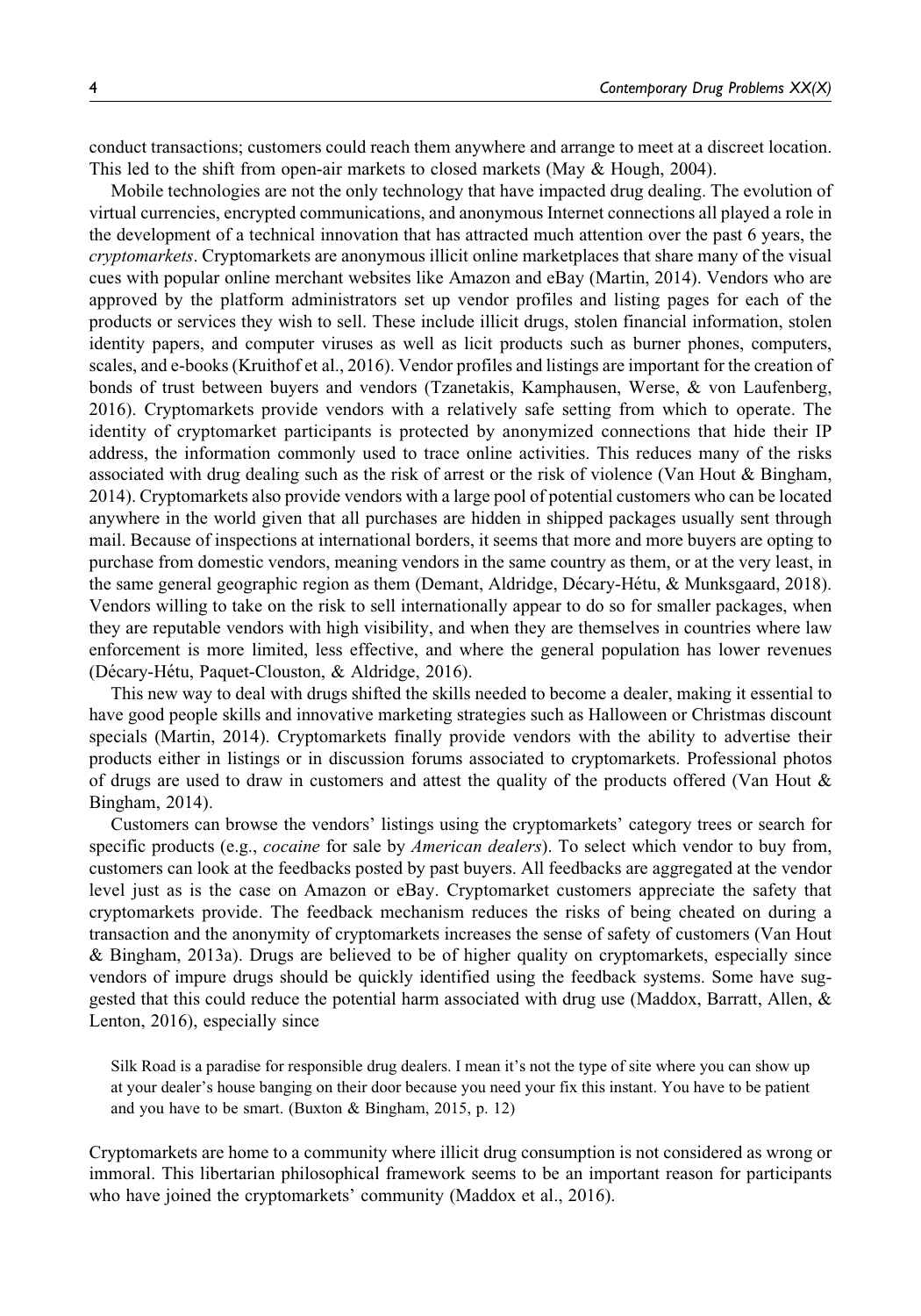The first cryptomarket, Silk Road (SR1), was launched in 2011 and remained active for  $2\frac{1}{2}$  years before being shut down by the Federal Bureau of Investigation in late 2013. At its height, it generated revenues of about US\$90 million on a yearly basis (Aldridge & Décary-Hétu, 2014) and had hundreds of thousands of accounts. In the years since, dozens of cryptomarkets have been launched. None managed to create a monopoly like SR1, and online drug sales are now distributed across perhaps five or so large cryptomarkets. Combined, they generate around 200 million US dollars in yearly revenues (Kruithof et al., 2016; Soska & Christin, 2015), and herbal cannabis represents about a quarter of all sales (Soska & Christin, 2015). Many police operations have targeted cryptomarkets in recent years (see, e.g., Décary-Hétu & Giommoni, 2017). Past research found that police operations had an impact on the volume of sales for a short period of time following a police operation (Soska  $\&$ Christin, 2015) but that cryptomarket activity quickly bounced back in the months following the police operations (Décary-Hétu & Giommoni, 2017). Cryptomarkets represent a shift back to open markets as the anonymity they provide allows for dealers to safely transact with unknown customers. Dubbed open anonymous markets (Aldridge & Décary-Hétu, 2017), cryptomarkets represent an important innovation in the way drugs are bought and sold.

# The Size and Scope of the Herbal Cannabis Market in the United States

In the general population aged 12 and above in the United States, herbal cannabis use is common (Substance Abuse and Mental Health Services Administration, 2014, 2015), with over 20 million American herbal cannabis users. While illegal at the federal level, herbal cannabis possession and sale has been legalized for medicinal and recreational purposes in several states of the United States. Law enforcement agencies have refrained so far from targeting the herbal cannabis users and dealers that respect state legislations. The users must smoke in a private setting, and the distinctive smell of herbal cannabis must not be detected in public areas. Individuals can grow a few plants at home, though it is illegal to do so in Washington. Herbal cannabis is most commonly purchased in small quantities at a time in licensed stores.

To measure the size and scope of the herbal cannabis market, researchers have studied both the supply side and the demand side of herbal cannabis as well as data on seizures and plant destruction ratios. On the supply side, researchers have calculated the number of ounces of herbal cannabis a plant can produce and then multiplied that by the number of plants grown (Bouchard, 2008). The supply side estimates can also focus on the dealers' earnings or sales, a method often used to study cryptomarkets (Demant, Munksgaard, & Houborg, 2016). The demand side of herbal cannabis is also commonly estimated, as it is often easier to reach drug users than drug dealers. Many researchers have used surveys to quantify the number of consumers (Hakkarainen, Kainulainen, & Perälä, 2008; Wilkins, Reilly, Pledger, & Casswell, 2005). Many countries conduct surveys that target its population's drug using habits, and many articles are based on these governmental statistics (Kilmer & Pacula, 2009).

Herbal cannabis production is spread around the world. Between 1994 and 2004, herbal cannabis production estimates were generated for a total of 176 countries and territories. In comparison, only six countries provided coca leaf production estimates over the same period (United Nations Office on Drugs and Crime, 2006). Morocco, Afghanistan, Mexico, and Paraguay are important sources of herbal cannabis; Interpol also lists South Africa, Nigeria, Pakistan, Colombia, and Jamaica as important source countries for herbal cannabis (Reuter & Greenfield, 2001). In the United States, 76% of the imported herbal cannabis comes from neighboring countries, Mexico (56%) and Canada (20%). Seizures at the borders were much more common at the Mexican border in 2008 where 1,253 metric tons of herbal cannabis were seized compared to 3 metric tons coming from Canada (U.S. Department of Justice, National Drug Intelligence Center, 2010). Herbal cannabis can be cultivated both indoors and outdoors, sometimes by the drug users themselves. The United States domestic production is believed to be on the rise over the last decade. In 2013, the United States eradicated 6,376 outdoor and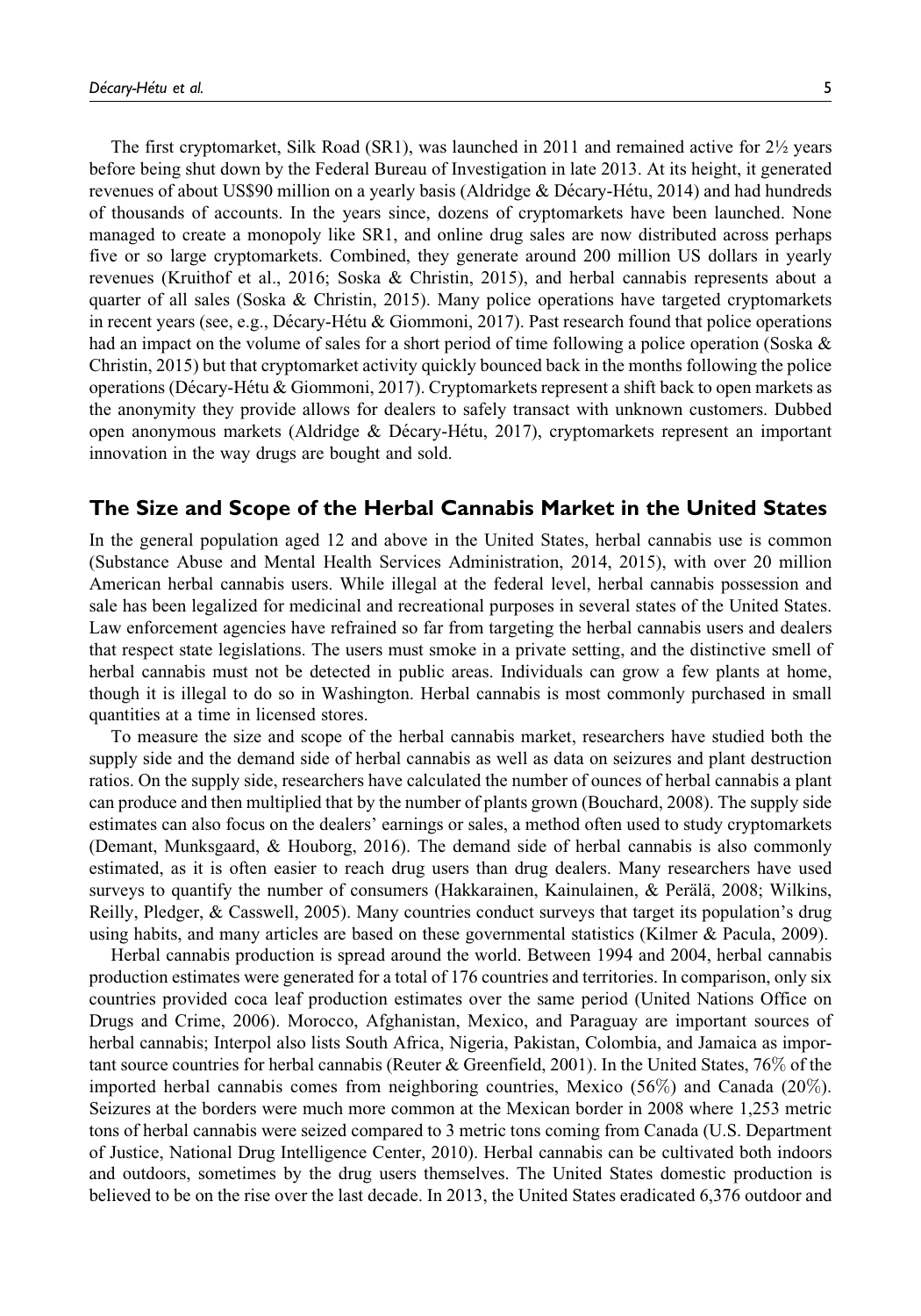2,747 indoor sites, resulting in the destruction of over 4.4 million herbal cannabis plants (United Nations Office on Drugs and Crime, 2015; U.S. Department of Justice, Drug Enforcement Administration, 2014). Herbal cannabis cultivation is particularly widespread in the states of California, Kentucky, Tennessee, Hawaii, Washington, Florida, and New Hampshire (Canada and United States of America, 2008).

# The American Herbal Cannabis Market on Cryptomarkets

Van Buskirk, Naicker, Roxburgh, Bruno, and Burns's (2016) study of cryptomarkets focused on the country of origin of specific drugs. The countries providing the most listing of drugs were the United States, the United Kingdom, Australia, China, and the Netherlands. Van Buskirk et al. suggested that the biggest share of listings came from the United States, and herbal cannabis was the most popular drug in the American listings. The herbal cannabis listing represented more than 44% of the drugs listed originating from the United States. Van Buskirk et al.'s paper was limited, however, as it only focused on one marketplace called Agora, where the size and scope of the American herbal cannabis drug market could not be representative of that of other marketplaces. Moreover, it identifies vendors using only the pseudonym of the vendors published on the listing pages. No effort is made to identify vendors who use multiple pseudonyms or to connect vendor accounts across cryptomarkets. Using more than one identification method may be more accurate. Building on this research, the general aim of this paper is to describe how herbal cannabis dealers and buyers in the United States have adapted to online sales of herbal cannabis through cryptomarkets. Our first specific aim will be to evaluate the size and scope of the American herbal cannabis market on cryptomarkets compared to other drug markets from other countries. Given the prevalence of herbal cannabis use in the United States, we expect to find that the herbal cannabis market will take up a large proportion of all sales from American cryptomarket vendors. Our second specific aim will be to evaluate the impact of cryptomarkets on offline sales of herbal cannabis. Most sales of herbal cannabis are made to drug users who pay between US\$5 and US\$10 per gram. We expect to find that much of the transactions facilitated by cryptomarkets will be in this range, though we may find wholesalers and regional distributors looking to source their stock online or expand their distribution channels. Finally, our third specific aim is to *evaluate the* ties between the now licit herbal cannabis markets in some States and cryptomarkets. Cryptomarkets could be used to sell herbal cannabis produced in states where herbal cannabis has been legalized, providing an environment that may be less incline to monitor and enforce laws that regulate the production and sale of herbal cannabis. As no study has looked at the impact of herbal cannabis legalization on online sales, this paper will provide an exploratory look into the ties between licit and illicit drug sales.

# Data and Method

The data for this paper were collected in January 2016 using the DATACRYPTO software tool (Décary-Hétu & Aldridge, 2013). This tool acts in a similar way to Google indexing robots and downloads all the webpages hosted on any given website. It then extracts, from each page, the relevant information (e.g., product title, price, description). DATACRYPTO was used to monitor eight cryptomarkets. These cryptomarkets were selected, as they were the eight largest cryptomarkets in activity at the time and therefore represented the vast majority of online listings at the time.

Online data collection on cryptomarkets has been problematic in the past (Munksgaard, Demant, & Branwen, 2016). DATACRYPTO data have however been used in many leading peer-reviewed publications (see, e.g., Décary-Hétu et al., 2016; Martin, Cunliffe, Décary-Hétu, & Aldridge, 2018). Examination of DATACRYPTO has also led Demant, Aldridge, Décary-Hétu, and Munksgaard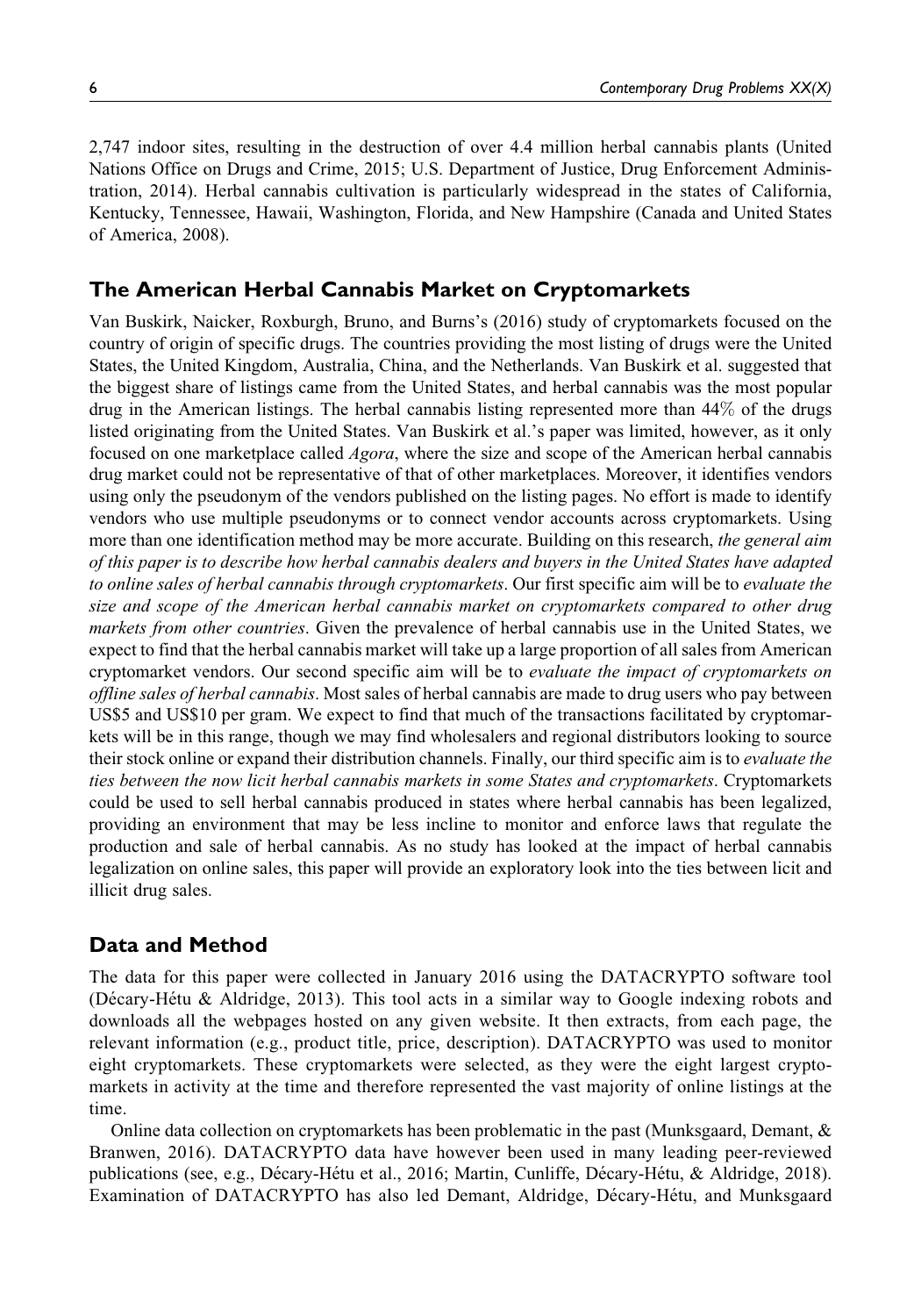| Cryptomarket           | Number of Products | Number of Vendorsa |  |  |
|------------------------|--------------------|--------------------|--|--|
| Alphabay               | 37,896             | 2,001              |  |  |
| Cryptomarket           | 8,362              | 432                |  |  |
| Dark net heroes league | 387                | 76                 |  |  |
| Dreammarket            | 22,284             | 847                |  |  |
| French dark net        | 1,307              | 331                |  |  |
| Hansa                  | 4,829              | 219                |  |  |
| <b>Nucleus</b>         | 26,538             | 1,013              |  |  |
| Python                 | 4.208              | 144                |  |  |
| Total                  | 105,811            | 5,063              |  |  |

|  |  |  |  |  | Table 1. Descriptive Statistics of Cryptomarkets. |
|--|--|--|--|--|---------------------------------------------------|
|--|--|--|--|--|---------------------------------------------------|

<sup>a</sup>Vendors who operated on multiple cryptomarkets were included in the count of vendors for each cryptomarket where they operated. The total number of vendors is therefore not indicative of the unique number of vendors active on cryptomarkets in January 2016.

(2018) to support the quality and reliability of DATACRYPTO data. Table 1 presents the descriptive statistics of the data collected on each cryptomarket.

Overall, 105,811 product pages were downloaded. These products were offered by 3,846 vendors. As many vendors commonly have accounts on more than one cryptomarket (Broséus et al., 2016), we matched vendors based on the encryption key they asked their customers to use. Messages encrypted using this key can only be decrypted using the associated decryption key that remains private always. Vendor accounts that post the same encryption key must therefore belong to the same drug dealer. Vendor accounts were, furthermore, matched by comparing the description vendors provide. Two accounts with the same name and description on two different cryptomarkets were believed to belong to the same drug dealer.

To evaluate the size and scope of the American cryptomarket herbal cannabis market, we analyzed the number of products and the revenues generated by products that were being listed as "shipping from the United States." Cryptomarket vendors usually list the country they operate from to attract domestic customers. International customers may be willing to pay more for a product, but searches of packages are common at national borders and increase the risk of seizures. Vendors therefore have a strong incentive to be honest about where they ship from. To calculate the revenues generated by each product, we counted the number of feedbacks posted on a product page in the last 30 days and multiplied that number by the price of the product. In the case of products that had not been active for 30 days, we extrapolated the number of feedbacks based on the life span of the product, meaning that a product that had received five feedbacks over the past 15 days was considered to have 10 feedbacks in our analyses (30/15  $\times$  5). Using feedbacks is a proven method to estimate revenues generated on cryptomarkets (Décary-Hétu et al., 2016; Soska & Christin, 2015), and Kruithof et al. (2016) found that about 70% of transactions led to a feedback. Descriptive statistics on the number of vendors operating from the United States will be presented.

The quantity of herbal cannabis sold in each product page was manually extracted from the listings. Five coders were supervised by the first author to do so. Coders did not code the same listings but were all asked, at the end of the coding phase, to code a sample of 200 listings selected at random to measure their inter-rater agreement. Based on intraclass correlation using a two-way mixed model, their interrater agreement stands at 100% for quantity. Descriptive statistics are presented for the number of products in five weight categories:  $5 \text{ g}$  and under,  $5-10 \text{ g}$ ,  $10-28 \text{ g}$  (an ounce),  $28-454 \text{ g}$  (a pound), and more than a pound.

Finally, a qualitative analysis of the product and vendor descriptions will be presented. These analyses sought to identify products or vendors who were tied to one of the five states where herbal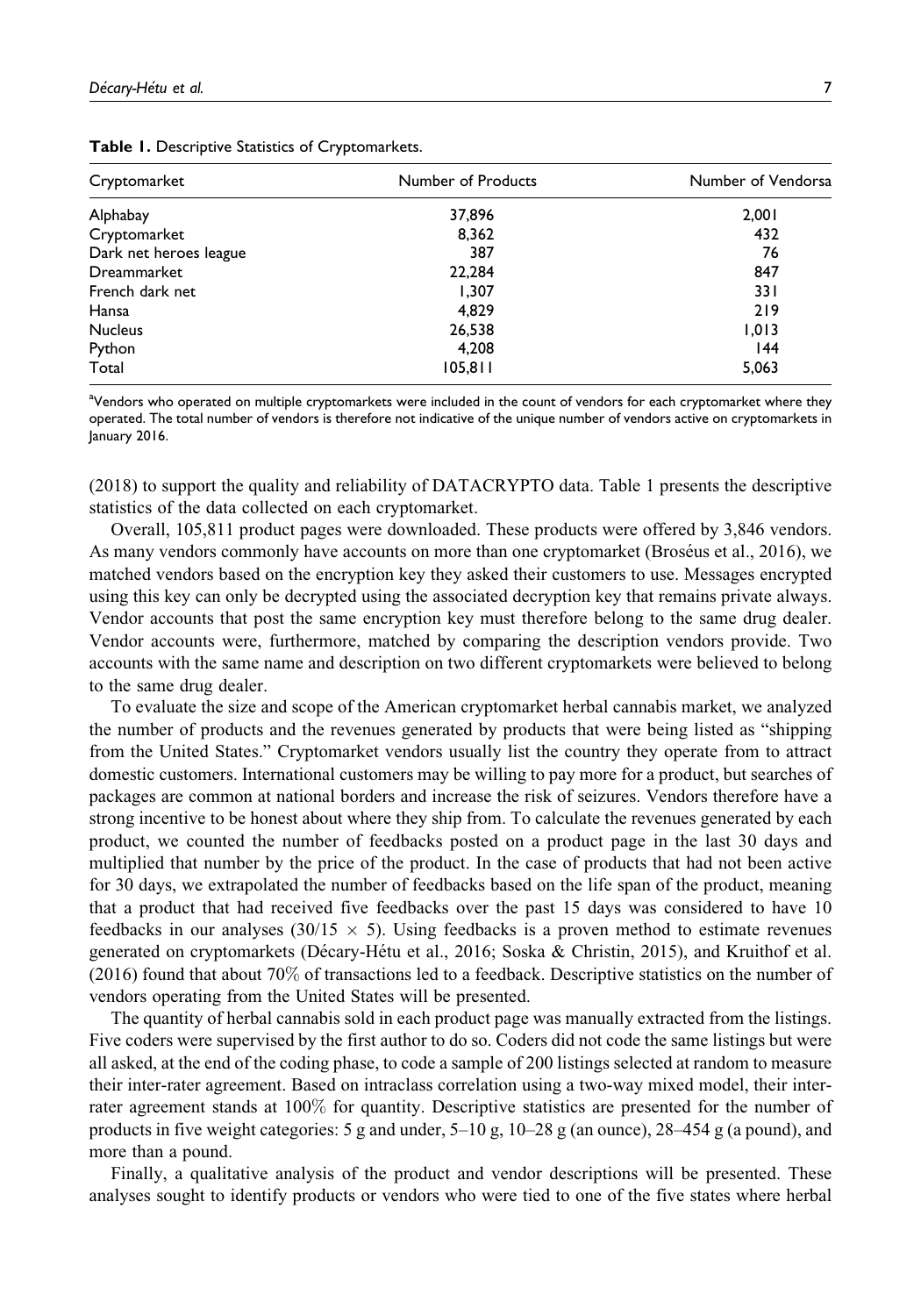| <b>Product Categories</b> | N       | %   | Revenues From Last Month | %   |  |
|---------------------------|---------|-----|--------------------------|-----|--|
| Prescription              | 14,511  | 14  | US\$2,185,147            | 4   |  |
| Herbal cannabis           | 10,190  | 10  | US\$3,150,692            | 21  |  |
| Ecstasy                   | 9,972   | 9   | US\$2,262,850            | 15  |  |
| Other drugs               | 9,791   | 9   | US\$1,453,045            | 10  |  |
| <b>Stimulants</b>         | 7,852   |     | US\$3,461,023            | 23  |  |
| Psychedelics              | 6,622   | 6   | US\$1,020,059            | 7   |  |
| Opioids                   | 1.979   |     | US\$751,021              |     |  |
| $Alcohol + tobacco$       | 70      | 0   | US\$2,683                | 0   |  |
| Subtotal                  | 60,987  | 58  | US\$14,286,521           | 95  |  |
| Non-drug related products | 44.824  | 42  | US\$817,580              | 5   |  |
| Total                     | 105.811 | 100 | US\$15,104,101           | 100 |  |

Table 2. Distribution of All Sales Across Product Categories.

cannabis has been legalized in the United States at the time of data collection: Alaska, Colorado, District of Columbia, Washington, and Oregon. The names and abbreviations of these states were queried in the listings' titles and products to identify products and vendors who blended between the licit and illicit herbal cannabis markets. Our analyses found 91 listings that mentioned Colorado, 13 that mentioned Alaska, and 1 that mentioned Washington. We will describe the mentions of how legal infrastructures were being used to participate in the illicit herbal cannabis market, either as a source of drugs or to improve the image of the drugs for sale.

## Herbal Cannabis Listings From Vendors Operating in the United States

Cryptomarkets facilitate transactions of a wide array of products from e-books to weapons. Table 2 presents the distribution of sales across the different product categories offered on cryptomarkets. Table 2 presents data from all vendors, not just the American vendors.

Cryptomarkets have become quite diversified, making available both drug-related (58% of listings) and non-drug-related products (42% of listings). In the drug categories, cannabis is the second most common type of drugs offered with 17% of all listings after prescription drugs (14%) but before ecstasy (9%). In the non-drug-related products, e-books are the most popular category with 21% of listings. Other fraud products and services and counterfeit products represent 7% and 5% of listings, respectively. While important, the number of products is not the best indicator of cryptomarket activity. Indeed, any vendor can put up hundreds of listings that generate no sales. Revenues represent a much better representation of the activities on cryptomarkets. Herbal cannabis represents 21% of all sales generated on cryptomarkets for a total of US\$3.1 million per month. This is very close to the revenues generated by prescription drugs that account for 21% of all revenues, and almost 4 times all of the non-drug-related categories combined. Cryptomarkets therefore appear to be heavily invested in the sale of cannabis. Cryptomarkets are international platforms with vendors operating from dozens of countries. Table 3 presents the distribution of products and revenues across the country of operation of vendors and further investigates the distribution of products and herbal cannabis in different countries.

The country of operation of vendors is either unknown or listed as a region (e.g., Europe, North America) in almost half of the listings (46%). When a country of operation is advertised, two countries stand out: the US with 17% of all products and the UK with 10% of all listings. These two countries make up the majority of revenues (51%). Australia, Germany, Netherlands, and Canada make up the next 32% of revenues. Customers appear to be reluctant to make purchases from vendors operating in unknown countries or vague regions as their products only generated 11% of all sales. The US and the UK are also major players in the cryptomarket trade of herbal cannabis. The US accounts for 35% of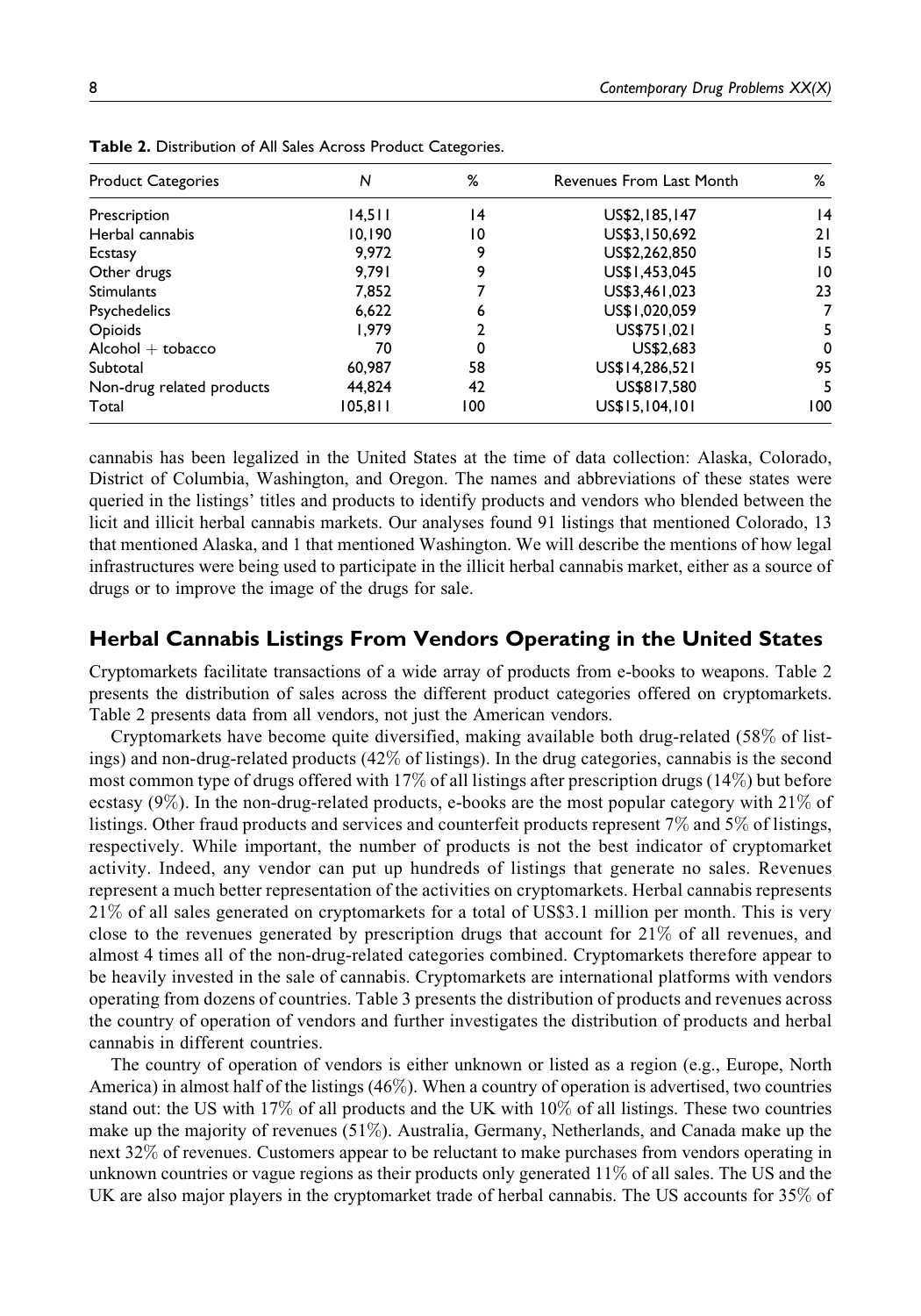|                           | All Listings |     |           |                | Herbal Cannabis Listings |     |                 |     |
|---------------------------|--------------|-----|-----------|----------------|--------------------------|-----|-----------------|-----|
| <b>Product Categories</b> | N            | %   | $US$$ (M) | %              | N                        | %   | US\$ (M)        | %   |
| <b>US</b>                 | 18.271       | 17  | US\$5.26  | 35             | 3.615                    | 35  | US\$1.58        | 50  |
| <b>UK</b>                 | 10.663       | 10  | US\$2.41  | 16             | 1.654                    | 16  | US\$0.27        | 9   |
| <b>Netherlands</b>        | 6,663        | 6   | US\$1.12  | 7              | 660                      | 6   | US\$0.08        |     |
| Germany                   | 5.221        | 5   | US\$1.19  | 8              | 853                      | 8   | US\$0.31        | 10  |
| Australia                 | 3.314        | 3   | US\$1.55  | 10             | 406                      | 4   | US\$0.23        |     |
| Canada                    | 2.985        | 3   | US\$1.02  | 7              | 768                      | 8   | US\$0.28        | 9   |
| China                     | 2.934        | 3   | US\$0.08  |                | 0                        | 0   | US\$0.00        | 0   |
| France                    | 896          |     | US\$0.24  | $\mathfrak{p}$ | 128                      |     | US\$0.04        |     |
| Spain                     | 272          | 0   | US\$0.14  |                | 96                       |     | US\$0.08        |     |
| Afghanistan               | 512          | 0   | US\$0.08  |                |                          | 0   | US\$0.00        | 0   |
| Other countries           | 5.968        | 6   | US\$0.36  | 2              | 411                      | 4   | US\$0.05        |     |
| Multiple countries        | 31.698       | 30  | US\$1.47  | 10             | 1.336                    | 13  | US\$0.22        |     |
| Unknown countries         | 16,414       | 16  | US\$0.17  |                | 262                      | 3   | US\$0.01        | O   |
| Total                     | 105.811      | 100 | US\$15.10 | 100            | 10.190                   | 100 | <b>US\$3.15</b> | 100 |

Table 3. Distribution of Listings and Revenues for All Listings and Herbal Cannabis Listings Across the Country of Operation of Vendors.

Note. All dollar amounts in millions of U.S. dollars.

Table 4. Distribution of Vendors on Cryptomarkets.

| Total number of vendors                                  | 3.846 |
|----------------------------------------------------------|-------|
| Vendors who operate from the US                          | 1.060 |
| Vendors who sell herbal cannabis                         | 853   |
| Vendors who operate from the US and sell herbal cannabis | 259   |

herbal cannabis listings and 50% of the revenues they generate. Germany, the UK, Australia, and Canada are the next most important sources of cryptomarket herbal cannabis, with revenues ranging from 7% to 10%. These numbers highlight once again the need to look at revenues to identify the true relevance of vendors in cryptomarkets.

These aggregate revenue numbers provide some insight into the role of the United States in the sale of herbal cannabis on cryptomarkets. Table 4 further highlights the importance of the United States by comparing the number of vendors and herbal cannabis vendors from the United States versus the rest of the world. We identified 3,846 vendors in our data set and from those, about 28% operated from the United States. Some of them were offering products from other countries, but at least one of their listings was coming from the United States. This is by far the largest contingent of vendors from any country. Herbal cannabis sale is very important for the American vendors as 24% of them offered at least one listing in the herbal cannabis category. These vendors may be selling other drugs as well, but this indicates the importance once again of herbal cannabis sales for vendors. About 7\% ( $N = 259$ ) of all vendors operated from the United States and sold herbal cannabis.

Table 5 presents the distribution of listings, transactions, and revenues generated by the herbal cannabis products of American vendors.

Vendors who operated from the United States posted between 1 and 249 listings of herbal cannabis on cryptomarkets. Half of the vendors had six or fewer listings; half of them also had between 2 and 14 listings. Overall, 3,615 herbal cannabis listings were offered by vendors who operated in the United States. Transactions appeared to be distributed as unevenly as the number of products with vendors making 0–1,064 transactions per month. Half of the vendors made 4 transactions per month for a total of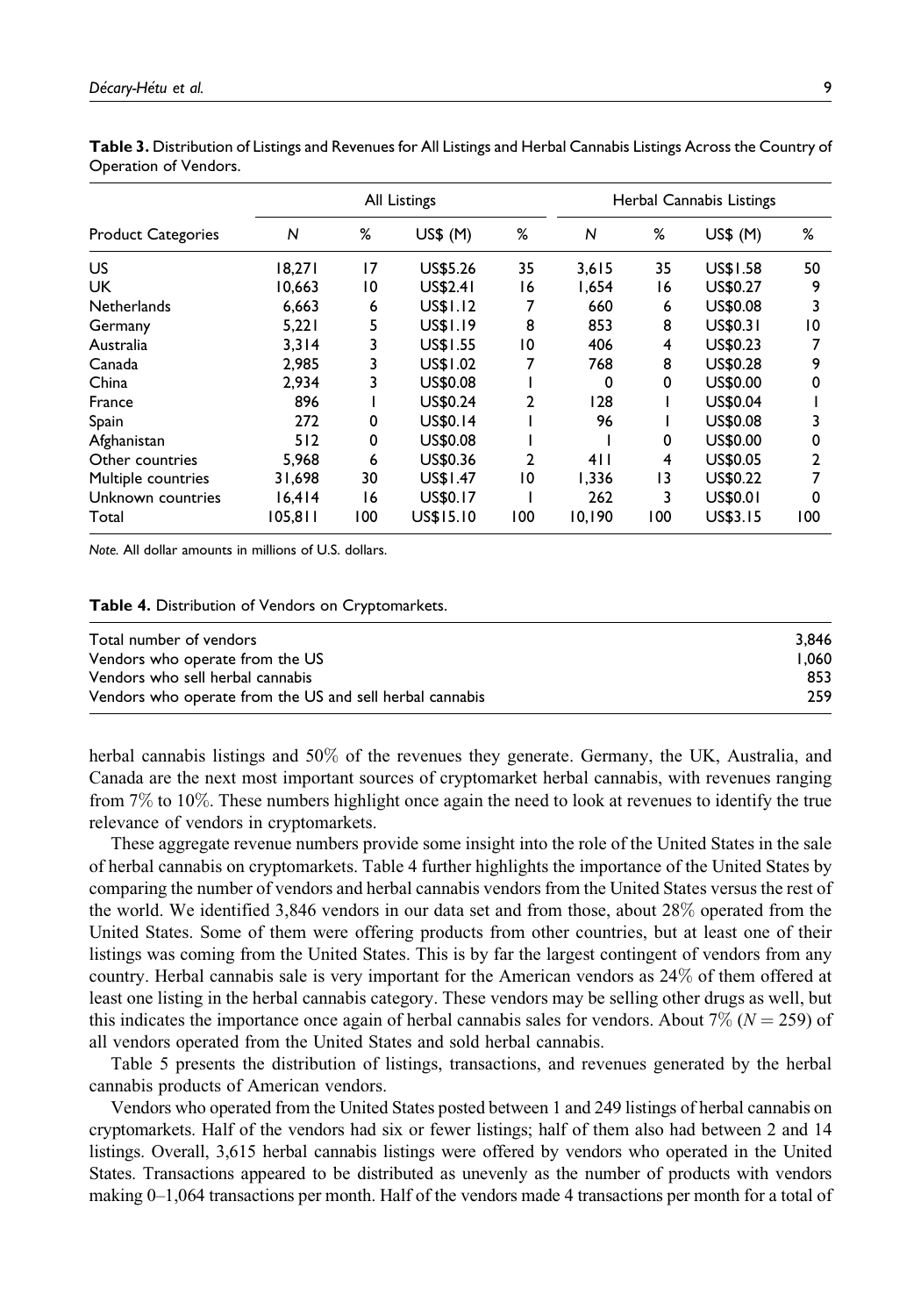| <b>Product Categories</b>            | Minimum      | Maximum     | Median         | IOR             | Total         |
|--------------------------------------|--------------|-------------|----------------|-----------------|---------------|
| Number of listings                   |              | 249         |                | $2 - 14$        | 3.615         |
| Number of transactions               |              | 1.064       |                | $0 - 27$        | 6.625         |
| Revenues generated over past 30 days | <b>US\$0</b> | US\$205,406 | <b>US\$253</b> | US\$0-US\$3,800 | US\$1,576,265 |

Table 5. Distribution of Listings, Transactions, and Revenue Generated by the Herbal Cannabis Products of American Vendors.

Note.  $IQR = Interquartile range$ .

Table 6. Distribution of Weights of Herbal Cannabis Offered by American Vendors on Cryptomarkets.

| <b>Product Categories</b> | Number of<br>Listings | Past Month<br>Transactions | Past Month<br>Revenues (US\$) | Avg Price<br>per Gram (US\$) |
|---------------------------|-----------------------|----------------------------|-------------------------------|------------------------------|
| 5 g and under             | 744                   | I.I92                      | 39,105                        | 24.56                        |
| Between 5 and 10 g        | 617                   | 1,552                      | 117,424                       | 11.88                        |
| Between 10 and 28 g       | 1,129                 | 2,455                      | 439,645                       | 8.99                         |
| Between 28 and $454$ g    | 969                   | 1.249                      | 898,237                       | 5.73                         |
| Over $454 g$              | 56                    | Н                          | 37,818                        | 4.72                         |
| Unknown weight            | 100                   | 167                        | 44.036                        |                              |
| Total                     | 3.615                 | 6.625                      | 1,576,265                     |                              |

6,625 transactions of herbal cannabis by American vendors. Seventy-five percent of vendors made 27 or fewer transactions per month. This explains the wide differences in revenues of vendors. The most successful vendor made over US\$200,000 in a single month, while the median revenues of vendors stood at US\$254. This figure does not represent an important income in absolute terms, but vendors may be able to generate more income through the sale of other types of products or offline licit/illicit work.

American vendors have listings for a wide range of weight. Some should therefore be considered in the same class as street dealers, while others could be classified as either regional or even wholesale distributors. Table 6 presents the distribution of weights of herbal cannabis offered by American vendors on cryptomarkets.

Most listings posted by American herbal cannabis dealers are in the  $10-454$  g range ( $N = 2,098$ ). Hundreds of listings were also available in the other weight categories except for the largest category, over 454 g, where only 56 listings were available. Over a third of the transactions occurred at the 10–28 g level ( $N = 2,455$ ). Transactions were distributed relatively evenly among the other levels except, once again, for the listings over a pound where only 11 transactions were registered over the past month. The distribution of revenues shows a somewhat different distribution with much of the revenues (57%) generated by listings in the 28–454 g level. The second most important level is the 10–28 g; all other categories generated much lower sales ranging from US\$37,818 to US\$117,424. Revenues generated at the very highest level only generated US\$37,818. The price per gram of herbal cannabis appears to decrease as the amount of herbal cannabis sold increases. Purchases made for small quantities of herbal cannabis (5 g and under) cost on average US\$24.56 per gram. The price of herbal cannabis for purchases made at the pound or even higher-level drops to US\$4.72, only 19% of the price of herbal cannabis at the 5 g and under level.

# Connecting the Legal and Illegal Herbal Cannabis Markets

Our qualitative analyses saw evidence of a connection between cryptomarkets and the herbal cannabis markets (licit or illicit) in states where recreational herbal cannabis has been legalized. One hundred five listings were found when searching our database for herbal cannabis listings with descriptions or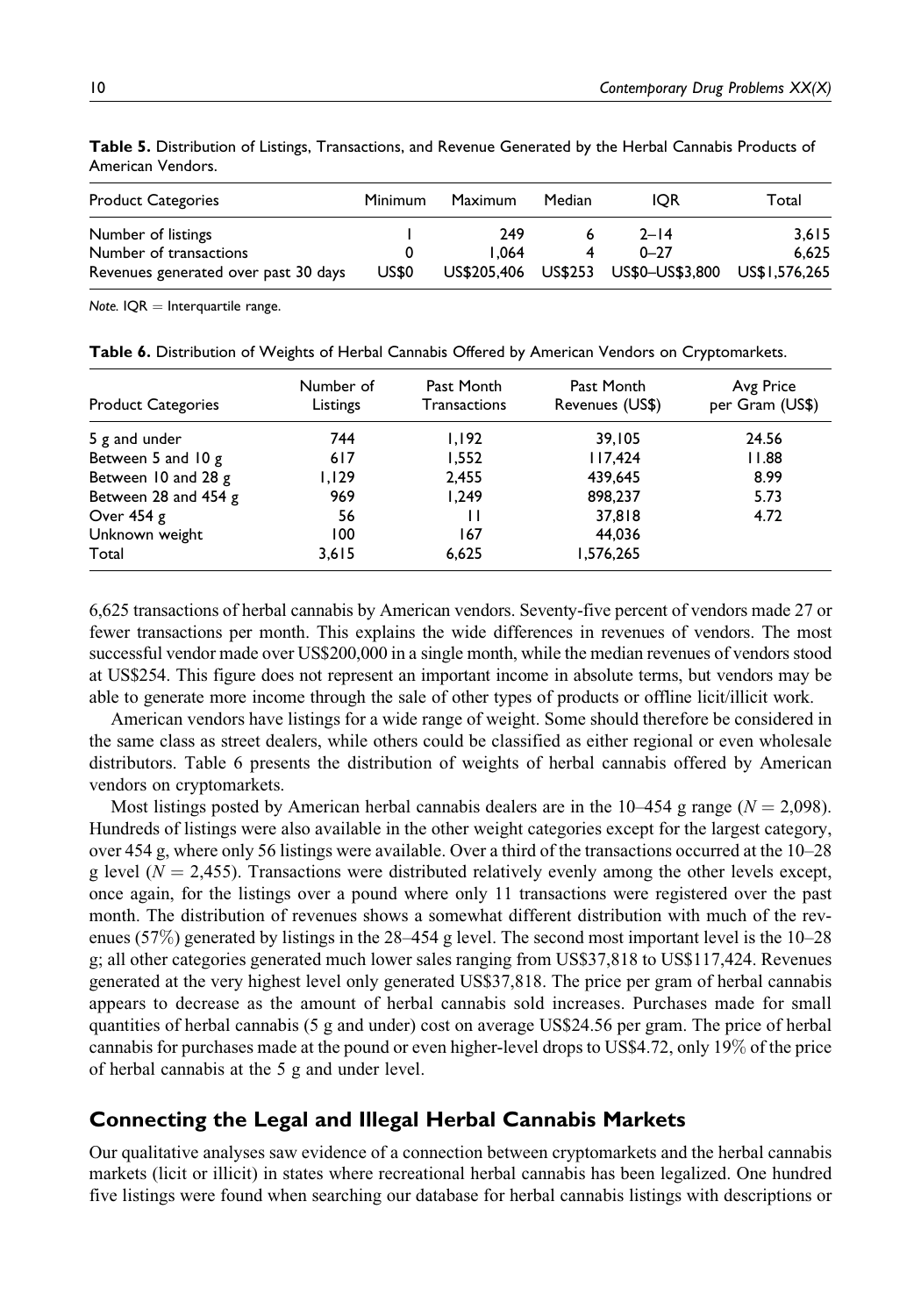titles with a reference to a state where recreational herbal cannabis is legalized. Ninety-two listings referenced Colorado, 12 Alaska, and 1 Washington.

The name or abbreviation of the states was used in many cases to provide background on the herbal cannabis strain for sale. This is the case, for example, of the Matanuska Tundra strain from Alaska. In most cases, there was no indication about the connection between the vendor and licit or illicit herbal cannabis markets in specific states. Some mentioned that the herbal cannabis was grown in the state of Colorado, for example, but did not say whether the grower was a licensed grower or not. Some clues suggested the vendors could be operating from Colorado as they mentioned they worked in Mountain Time Zone, but no further information was available. Other vendors use the legal herbal cannabis distribution system as a reference point. Vendors used terms like "dispensary grade" herbal cannabis to indicate that their herbal cannabis was of very high quality. These vendors also compared the price per gram of their listings to the official price of legal herbal cannabis. Their aim here appeared to be to demonstrate that they could provide a similar product at a discount for customers.

A more interesting case scenario was when vendors openly mentioned their connection to the licit herbal cannabis market. In one case, a vendor offered to buy herbal cannabis from a legal herbal cannabis store in Seattle and then ship the drugs by mail. In order to prove that customers were legally allowed to purchase herbal cannabis in the state, the customers were asked to walk into a herbal cannabis store, take a picture of the products they needed, walk out without purchasing the drug, and attach the screenshot to their cryptomarket order. The seller would then have gone and bought the product for the consumers. This instruction may be simply a smoke screen to somewhat legitimize the vendors' activities as a few lines below in the description, the vendor stated that he was offering a reseller service for customers who lived in states where herbal cannabis was not legal. The vendor clearly stated that he was not affiliated in any way with the specific store mentioned in the listing description. Another vendor also stated that he purchased his herbal cannabis from legal stores and that he needed to have a reasonable number of orders before he would go into the stores to make the purchases. This specific vendor also sold prescription drugs. This is interesting since it provides information on the vendors, buying legally sold herbal cannabis and selling it online might reflect a more opportunistic criminal and not a regular herbal cannabis seller or more professional wholesale vendor.

#### Discussion and Conclusion

The general aim of this paper was to describe how herbal cannabis dealers and buyers in the United States have adapted to online sales of herbal cannabis through cryptomarkets. Based on past research, it appears that only a small fraction of herbal cannabis dealers and drug users have transitioned to cryptomarkets. Indeed, the total yearly revenues generated by American herbal cannabis cryptomarket vendors are evaluated at US\$38 million, far from the tens of billions of dollars exchanged in the traditional herbal cannabis market in the United States.

There are many obvious reasons as to why the American herbal cannabis sales on cryptomarkets have not grown more over the past 6 years. Selling and buying online requires some technical skills and access to computers that are not accessible to all. The Tor Browser and online training have made it much easier to connect to the Tor network and purchase Bitcoins, but there is still a high barrier to enter cryptomarkets for less computer-literate individuals. Furthermore, since herbal cannabis must be mailed, there are often a few days of delay between an order being placed and its delivery. Many customers may not be willing or able to wait so long for their drug.

Another explanation for the small herbal cannabis market cap of cryptomarkets is the relatively high price of herbal cannabis online. Past research has found that street prices for herbal cannabis were considerably lower and represented 10–43% of the price per gram paid on cryptomarkets. Indeed, drug users paid on average US\$7.84 per gram when purchasing 5 g or less of herbal cannabis (Caulkins  $\&$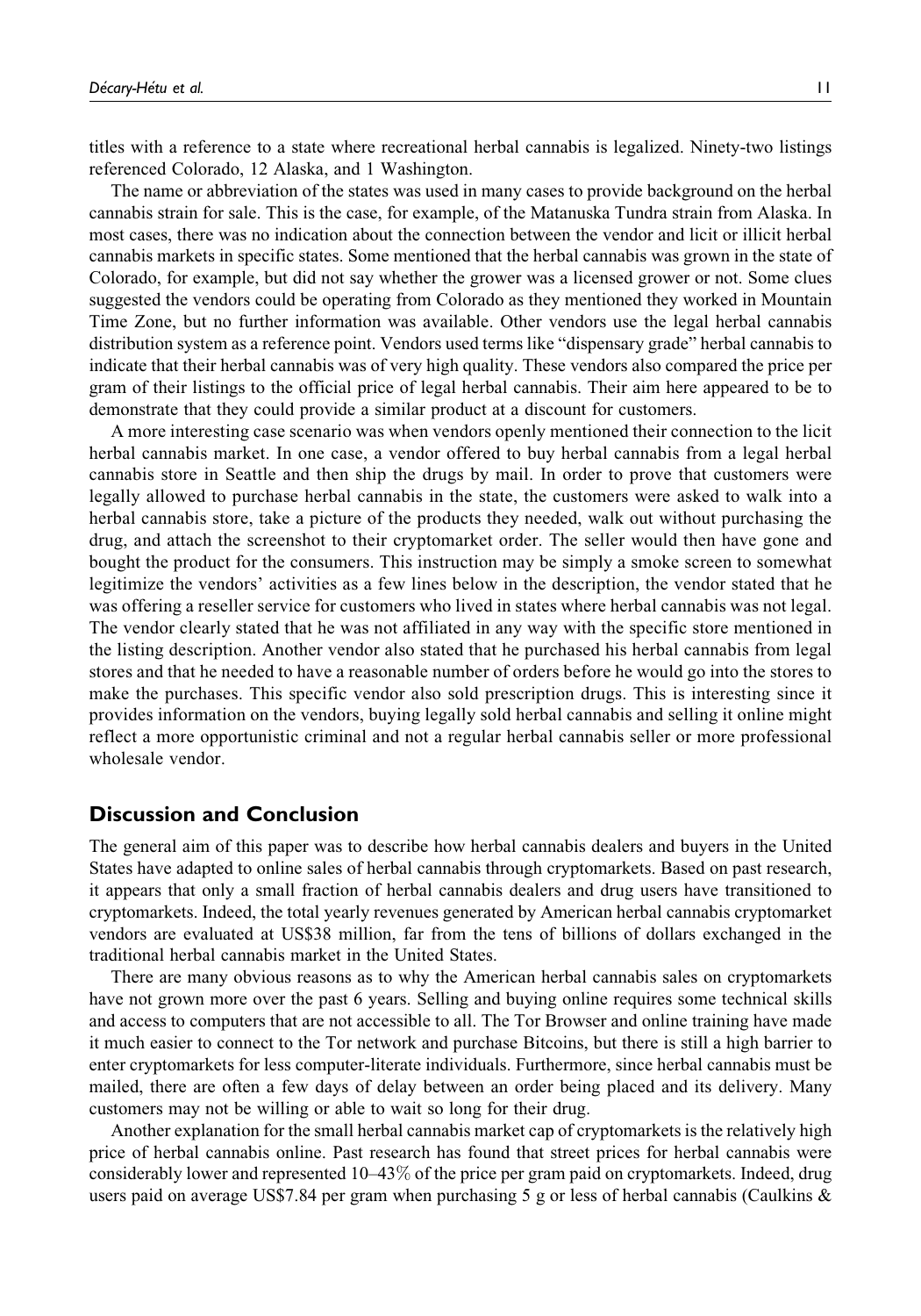Pacula, 2006; Office of National Drug Control Policy, 2012); cryptomarket customers paid on average US\$24.56, more than 3 times this amount. This makes cryptomarkets an expensive alternative that could arguably offer more security but at a cost to customers. This is especially true since these cryptomarket prices do not always include the costs of shipping. The risk and price theory (Reuter & Kleinman, 1986) suggests that drug prices increase because of the risks associated with law enforcement (Van Hout & Binham, 2014). Drug dealers take into account the periods of incarceration and the losses due to police seizure when they set their price. Prices on cryptomarkets therefore suggest that the risks of selling online are either much higher than those of selling offline or that the vendors have not been able to measure the actual risks of dealing online and have not priced their drugs accordingly. Vendors would in this scenario not be taking any chance in this unproven setting and would add on more costs to cover any risk they face. If this is the case, we should expect cryptomarket prices to move over time to an equilibrium state where they will reflect the true risks of dealing on cryptomarkets. Future research should look into the trends in herbal cannabis prices to determine whether and when that equilibrium is reached. Another explanation is that rather than imposing a tax for risks, vendors may be imposing a tax for security and convenience. Cryptomarket customers can make purchases directly from their home and only a few arrests have been reported so far. This could lead the herbal cannabis dealers to believe that there are fewer risks when buying drugs online and that this benefit should be compensated by higher prices. In this scenario, vendors would not be taking into consideration that the risks of arrest for any transaction is higher for buyers than vendors as it is the buyer's name and address that ends up on the package containing the drugs. Tracing back the source of that package is much difficult.

If cryptomarket-facilitated sales were to continue to grow, wholesale and regional distributors who are not active on cryptomarkets would be the most affected market's participants. Over half of all revenues generated for herbal cannabis on cryptomarkets were for transactions of 28–454 g, typical transactions for wholesale and regional distributors. Cryptomarkets could become an alternative distribution channel that would reduce the potential sales of distributors who refuse to go online. Our results suggest that drug users looking to source their own supply or to socially supply as well as local suppliers and low-level drug dealers likely represent an important share of all cryptomarket customers. While not uncommon, small purchases (under 5 g) generate very small revenues and are therefore unlikely to attract a large portion of vendors. Transactions between an ounce and a pound offer the highest revenues per transaction on average, making it the most attractive portion of the market to be in. Given the typical profile of customers, many layers of the herbal cannabis market are likely to be involved in cryptomarkets in the longer term.

The results shown in this paper add to the literature on herbal cannabis and follows Van Buskirk et al.'s (2016) results showing that most listing from the cryptomarkets are from the United States, and herbal cannabis is one of the most prevalent drug. However, when studying all drug listings, the top five countries for Van Buskirk et al. (2016) were the United States, the United Kingdom, Australia, China, and the Netherlands, but when the focus is only on herbal cannabis, the top five countries are the United States, Germany, the United Kingdom, Canada, and Australia. These results are also consistent with the demand since North America, Western Europe, and Oceania have higher herbal cannabis consumption rate (UNODC, 2009). In this sense, herbal cannabis listings are more abundant where the demand is higher.

There is very little evidence so far that cryptomarkets are connected to the licit herbal cannabis market in the United States. Indeed, we only found two vendors who explicitly said that they sourced their stock from licensed stores in Colorado. This is not entirely surprising since these stores limit the amount of herbal cannabis a customer can purchase each visit. Legally buying large amounts of herbal cannabis would be time-consuming and possibly expensive. More vendors did state that herbal cannabis was either grown in a state where recreational herbal cannabis is legalized or at least sold strains that come from these states. This warrants further investigation into the connection of the licit and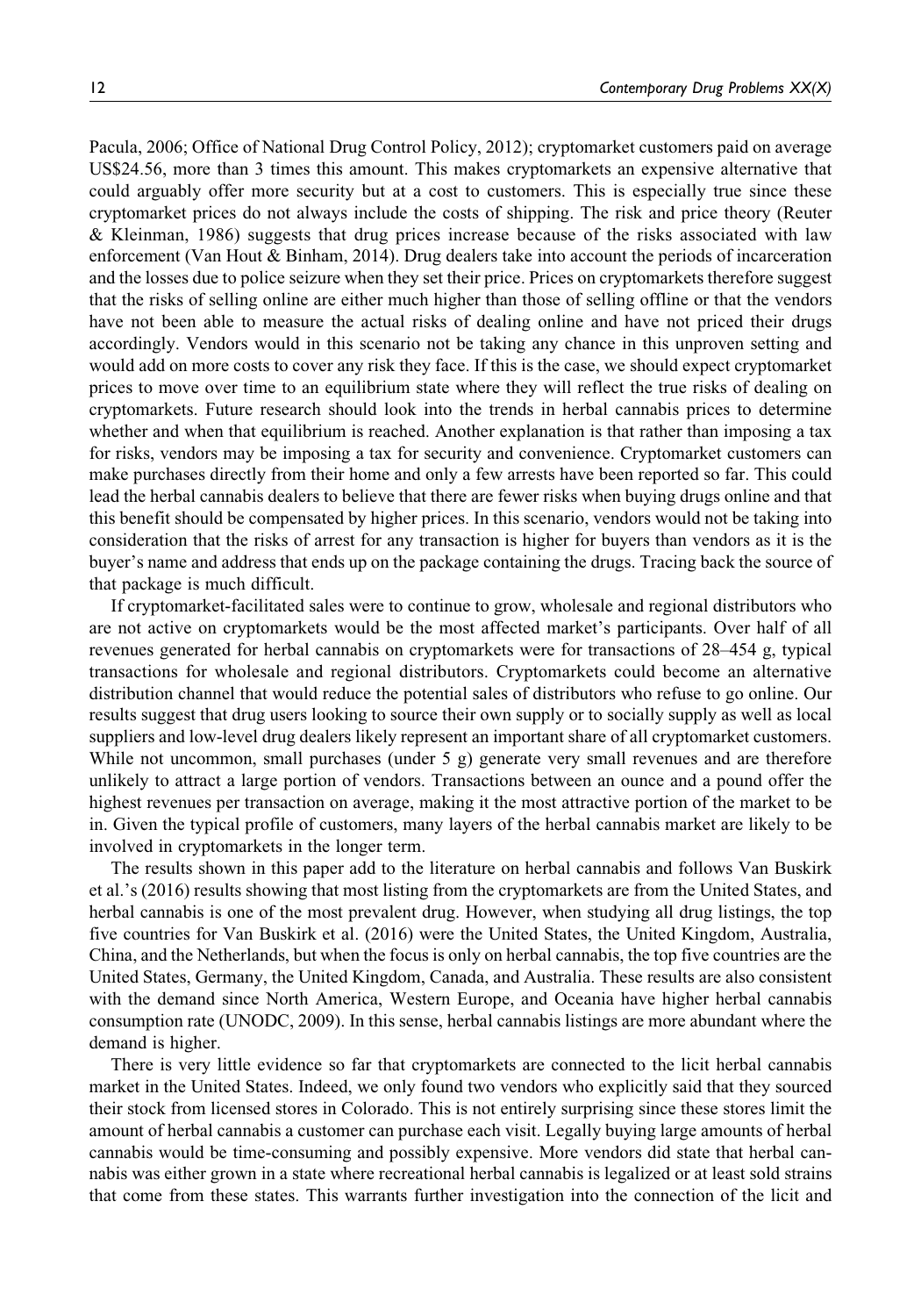illicit herbal cannabis markets as legal infrastructures could be used as a front for larger, unregulated, and untaxed illicit activities. Interestingly, the first cryptomarket was launched in part as a reaction to capitalist markets that price gouge customers and to constant monitoring by governments and large companies. Cryptomarkets were therefore meant to be settings where individuals could sell and buy any product, be it legal or illegal, without any intervention by outside actors. We already see a wide array of legal (or supposedly legal in the case of counterfeit) products being offered on cryptomarkets including books, jewelry, clothing, accessories, and more. It would be a logical evolution for legalized herbal cannabis sales to move to the Internet, with a share going to cryptomarkets because of their established reputation for dealing in this drug.

# Conclusion

While cryptomarkets have not managed to control a sizable portion of the herbal cannabis trade in the United States, their size has increased over the past 6 years. Revenues appear to have doubled between 2013 and 2015 in cryptomarkets in general, demonstrating the growing interest of market participants for cryptomarkets. This study described the current size and scope of the American herbal cannabis market on cryptomarkets and sought to understand how drug users and dealers would likely adapt to this new distribution channel over the coming years. Given the illicit nature of the herbal cannabis market, it is still difficult to rigorously estimate its size and scope. Cryptomarkets provide a new setting from which reliable information can be gathered regarding the price per gram, the number of transactions, and the number of participants involved in it. This will likely provide valuable intelligence for law enforcement agencies but even more so for public health officials. Indeed, cryptomarkets will provide us with indications as to what drug is used in what quantity and where. Our results showed that a majority of sales were made by vendors who disclosed their country of operation. Demant et al. (2018) also strongly suggest that sales are moving more toward domestic or regional sales. As such, cryptomarket data should provide us with at least general trends in what drugs are most commonly used in which countries. Of course, this information would never truly represent the larger illicit drug markets but could give indications on the illicit drug market trends. Automated monitoring systems could be set up with relatively low efforts to generate reports on drug purchases and detect shifts in the use of drugs in the United States and other countries. Our results were limited in that it was difficult to compare the cryptomarket herbal cannabis market, a known entity, to the traditional herbal cannabis market for which very little is known. Drug prices in the streets vary so much depending on the quantity purchased, the quality of the drug, and personal ties that comparing cryptomarket prices to these can be difficult at times. A last limit relates to the hidden sales on cryptomarkets (Christin, 2013). Vendors and buyers can indeed message each other to arrange private sales, a practice most common for large quantities. As such, it is possible that our results underestimate larger sales of herbal cannabis, though no past research has been able to measure exactly how important these private sales could be. Future research should seek to gain access to seized cryptomarket servers to investigate this important question. We believe, however, that cryptomarkets represent a valuable source of data on drug markets, and they should be invested by researchers moving forward.

#### Declaration of Conflicting Interests

The author(s) declared no potential conflicts of interest with respect to the research, authorship, and/or publication of this article.

#### Funding

The author(s) disclosed receipt of the following financial support for the research, authorship, and/or publication of this article: SSHRC, #430-2015-01089.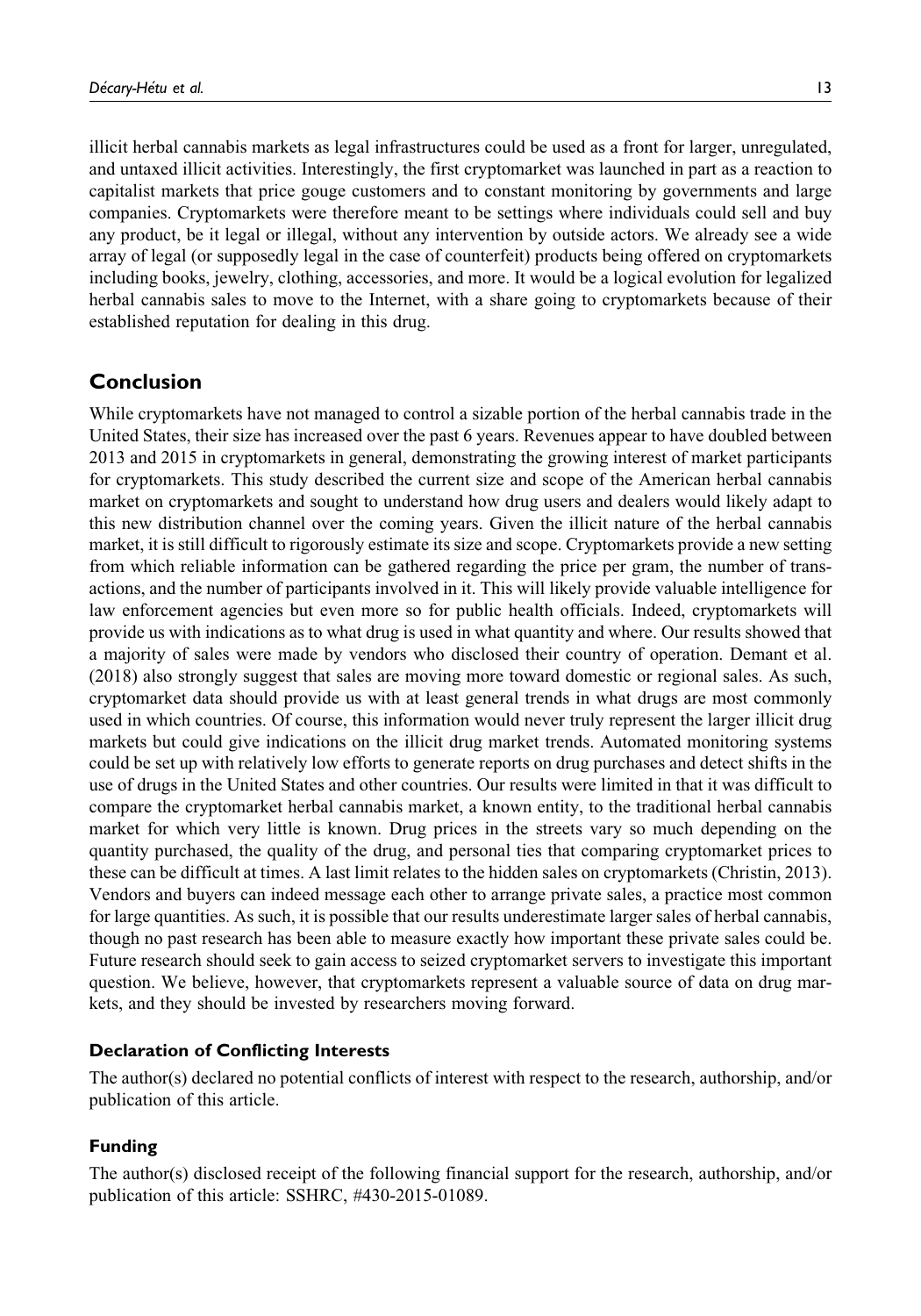#### References

- Aldridge, J., & Décary-Hétu, D. (2014). Not an "Ebay For Drugs": The cryptomarket "silk road" as a paradigm shifting criminal innovation. Retrieved from [http://Ssrn.Com/Abstract](http://Ssrn.Com/Abstract=2436643)=[2436643](http://Ssrn.Com/Abstract=2436643)
- Aldridge, J., & Décary-Hétu, D. (2017). Hidden wholesale: How drug cryptomarkets may transform traditional "offline" drug markets. International Journal of Drug Policy, 35, 7–15.
- Barratt, M. J., Ferris, J. A., & Winstock, A. R. (2016). Safer scoring? Cryptomarkets, social supply and drug market violence. International Journal of Drug Policy, 35, 24–31.
- Bouchard, M. (2007). On the resilience of illegal drug markets. Global Crime, 8, 325–344.
- Bouchard, M. (2008). Towards a realistic method to estimate herbal cannabis production in industrialized countries. Contemporary Drug Problems, 35, 291–320.
- Broséus, J., Rhumorbarbe, D., Mireault, C., Ouellette, V., Crispino, F., & Décary-Hétu, D. (2016). Studying illicit drug trafficking on Darknet markets: structure and organisation from a Canadian perspective. Forensic science International, 264, 7–14.
- Buxton, J., & Bingham, T. (2015). The rise and challenge of dark net drug markets. Retrieved from [https://www.](https://www.swansea.ac.uk/media/The%20Rise%20and%20Challenge%20of%20Dark%20Net%20Drug%20Markets.pdf) [swansea.ac.uk/media/The](https://www.swansea.ac.uk/media/The%20Rise%20and%20Challenge%20of%20Dark%20Net%20Drug%20Markets.pdf)%[20Rise](https://www.swansea.ac.uk/media/The%20Rise%20and%20Challenge%20of%20Dark%20Net%20Drug%20Markets.pdf)%[20and](https://www.swansea.ac.uk/media/The%20Rise%20and%20Challenge%20of%20Dark%20Net%20Drug%20Markets.pdf)%[20Challenge](https://www.swansea.ac.uk/media/The%20Rise%20and%20Challenge%20of%20Dark%20Net%20Drug%20Markets.pdf)%[20of](https://www.swansea.ac.uk/media/The%20Rise%20and%20Challenge%20of%20Dark%20Net%20Drug%20Markets.pdf)%[20Dark](https://www.swansea.ac.uk/media/The%20Rise%20and%20Challenge%20of%20Dark%20Net%20Drug%20Markets.pdf)%[20Net](https://www.swansea.ac.uk/media/The%20Rise%20and%20Challenge%20of%20Dark%20Net%20Drug%20Markets.pdf)%[20Drug](https://www.swansea.ac.uk/media/The%20Rise%20and%20Challenge%20of%20Dark%20Net%20Drug%20Markets.pdf)%[20Markets.pdf](https://www.swansea.ac.uk/media/The%20Rise%20and%20Challenge%20of%20Dark%20Net%20Drug%20Markets.pdf)
- Canada and United States of America. (2008). United States/Canada border drug threat assessment 2007. Retrieved from [Https://Www.Publicsafety.Gc.Ca/Cnt/Rsrcs/Pblctns/Archive-Brdr-Drg-Thrt-Ssssmnt/Index-](http://Https://Www.Publicsafety.Gc.Ca/Cnt/Rsrcs/Pblctns/Archive-Brdr-Drg-Thrt-Ssssmnt/Index-En.Aspx)[En.Aspx](http://Https://Www.Publicsafety.Gc.Ca/Cnt/Rsrcs/Pblctns/Archive-Brdr-Drg-Thrt-Ssssmnt/Index-En.Aspx)
- Caulkins, J. P. (2007). Price and purity analysis for illicit drug: Data and conceptual issues. Drug and Alcohol Dependence, 90, 61–68.
- Caulkins, J. P., & Pacula, R. L. (2006). Marijuana markets: Inferences from reports by the household population. Journal of Drug Issues, 36, 173–200.
- Chen, A. (2011). The underground website where you can buy any drug imaginable. Retrieved from [http://gawker.](http://gawker.com/the-underground-website-where-you-can-buy-any-drug-imag-30818160) [com/the-underground-website-where-you-can-buy-any-drug-imag-30818160](http://gawker.com/the-underground-website-where-you-can-buy-any-drug-imag-30818160)
- Curtis, R., & Wendel, T. (2000). Toward the development of a typology of illegal drug markets. Crime Prevention Studies, 11, 121–152.
- Christin, N. (2013). Traveling the silk road: a measurement analysis of a large anonymous online marketplace. International conference on World Wide Web. Rio de Janeiro, Brazil.
- Décary-Hétu, D., & Aldridge, J. (2013). DATACRYPTO: The dark net crawler and scraper. Software Program.
- Décary-Hétu, D., & Giommoni, L. (2017). Do police crackdowns disrupt drug cryptomarkets? A longitudinal analysis of the effects of operation onymous. Crime, Law and Social Change, 67, 55–75.
- Décary-Hétu, D., Paquet-Clouston, M., & Aldridge, J. (2016). Going international? Risk taking by cryptomarket drug vendors. International Journal of Drug Policy, 35, 69–76.
- Demant, J., Aldridge, J., Décary-Hétu, D., & Munksgaard, R. (2018). Going local on a global platform: A critical analysis of the transformative potential of cryptomarkets for organized illicit drug crime. International Criminal Justice Review.
- Demant, J., Munksgaard, R., & Houborg, E. (2018). Personal use, social supply or redistribution? Cryptomarket demand on silk road 2 and Agora. Trends in Organized Crime, 21(1), 42–61.
- Hakkarainen, P., Kainulainen, H., & Perälä, J. (2008). Measuring the herbal cannabis market in Finland—A consumption-based estimate. Contemporary Drug Problems, 35, 321–345.
- Institute For Defense Analyses. (2008). The price and purity of illicit drugs: 1981–2007. Retrieved from [https://](https://obamawhitehouse.archives.gov/sites/default/files/ondcp/policy-and-research/bullet_1.pdf) [obamawhitehouse.archives.gov/sites/default/files/ondcp/policy-and-research/bullet\\_1.pdf](https://obamawhitehouse.archives.gov/sites/default/files/ondcp/policy-and-research/bullet_1.pdf)
- Soska, K., & Christin, N. (2015). Measuring the longitudinal evolution of the online anonymous marketplace ecosystem. USENIX Security Symposium. Austin, USA.
- Kilmer, B., & Pacula, R. L. (2009). Estimating the size of the global drug market: A demand-side approach. Retrieved from [http://www.emcdda.europa.eu/system/files/publications/2373/downloads/Technical](http://www.emcdda.europa.eu/system/files/publications/2373/downloads/Technical%20report_Estimating%20the%20size%20of%20main%20drug%20markets.pdf_en)%[20re](http://www.emcdda.europa.eu/system/files/publications/2373/downloads/Technical%20report_Estimating%20the%20size%20of%20main%20drug%20markets.pdf_en) [port\\_Estimating](http://www.emcdda.europa.eu/system/files/publications/2373/downloads/Technical%20report_Estimating%20the%20size%20of%20main%20drug%20markets.pdf_en)%[20the](http://www.emcdda.europa.eu/system/files/publications/2373/downloads/Technical%20report_Estimating%20the%20size%20of%20main%20drug%20markets.pdf_en)%[20size](http://www.emcdda.europa.eu/system/files/publications/2373/downloads/Technical%20report_Estimating%20the%20size%20of%20main%20drug%20markets.pdf_en)%[20of](http://www.emcdda.europa.eu/system/files/publications/2373/downloads/Technical%20report_Estimating%20the%20size%20of%20main%20drug%20markets.pdf_en)%[20main](http://www.emcdda.europa.eu/system/files/publications/2373/downloads/Technical%20report_Estimating%20the%20size%20of%20main%20drug%20markets.pdf_en)%[20drug](http://www.emcdda.europa.eu/system/files/publications/2373/downloads/Technical%20report_Estimating%20the%20size%20of%20main%20drug%20markets.pdf_en)%[20markets.pdf\\_en](http://www.emcdda.europa.eu/system/files/publications/2373/downloads/Technical%20report_Estimating%20the%20size%20of%20main%20drug%20markets.pdf_en)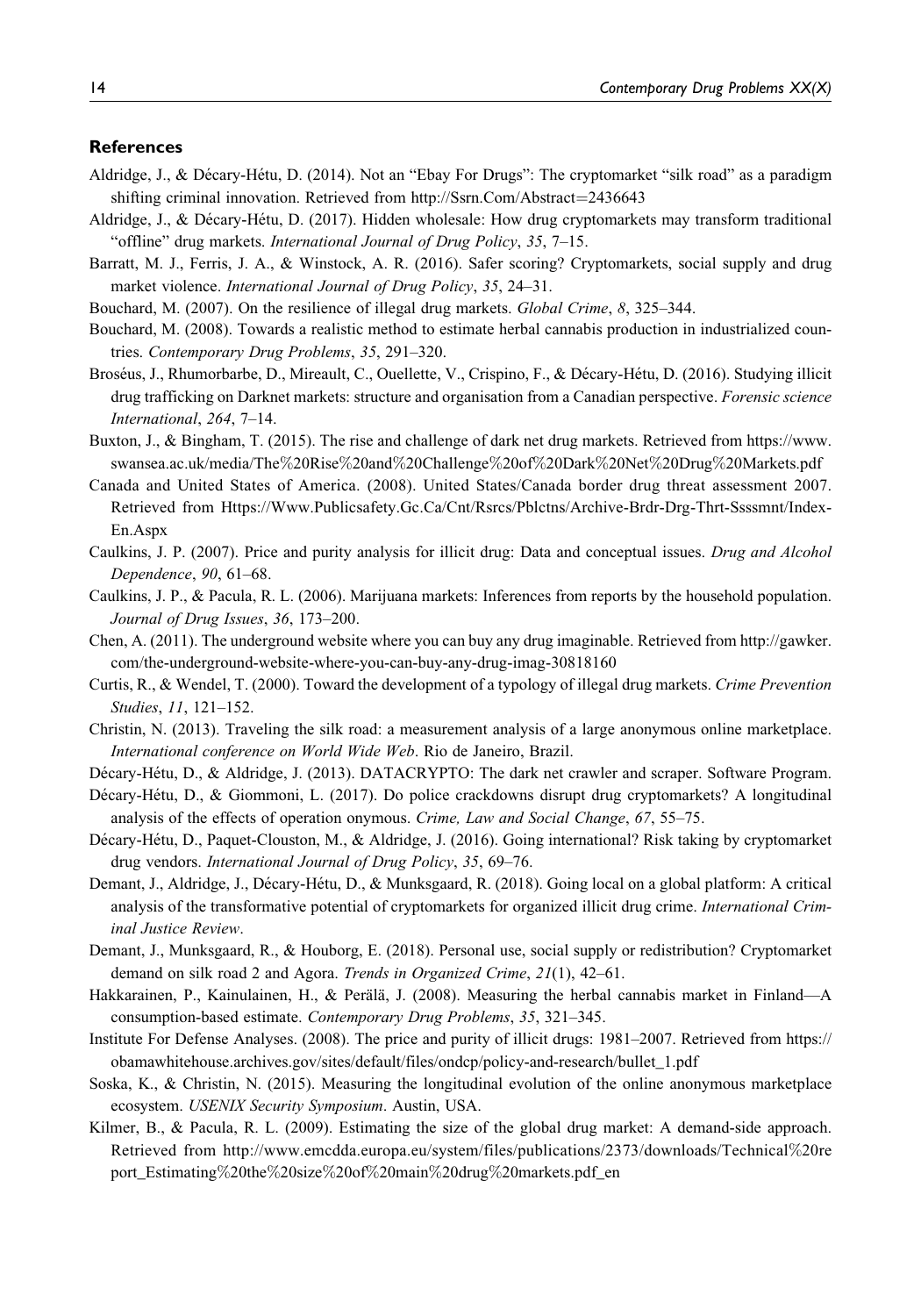- Kruithof, K., Aldridge, J., Décary-Hétu, D., Sim, M., Dujso, E., & Hoorens, S. (2016). Internet-facilitated drugs trade. Retrieved from [https://www.rand.org/content/dam/rand/pubs/research\\_reports/RR1600/RR1607/](https://www.rand.org/content/dam/rand/pubs/research_reports/RR1600/RR1607/RAND_RR1607.pdf) [RAND\\_RR1607.pdf](https://www.rand.org/content/dam/rand/pubs/research_reports/RR1600/RR1607/RAND_RR1607.pdf)
- Maddox, A., Barratt, M. J., Allen, M., & Lenton, S. (2016). Constructive activism in the dark web: Cryptomarkets and illicit drugs in the digital "demimonde." *Information, Communication & Society*,  $19$ ,  $111-126$ .
- Martin, J. (2014a). *Drugs on the dark net*. Sydney, Australia: Palgrave.
- Martin, J. (2014b). Lost on the silk road: Online drug distribution and the "cryptomarket." Criminology  $\&$ Criminal Justice, 14, 351–367.
- Martin, J., Cunliffe, J., Décary-Hétu, D., & Aldridge, J. (2018). Effect of restricting the legal supply of prescription opioids on buying through online illicit marketplaces: interrupted time series analysis. British Medical Journal.
- May, T., & Hough, M. (2004). Drug markets and distribution systems. Addiction Research & Theory, 12, 549–563.
- Morselli, C., Décary-Hétu, D., Paquet-Clouston, M., & Aldridge, J. (2017). Conflict management in illicit drug cryptomarkets. International Criminal Justice Review, 27, 237–254.
- Munksgaard, R., Demant, J., & Branwen, G. (2016). A replication and methodological critique of the study "Evaluating drug trafficking on the Tor Network." International Journal of Drug Policy, 35, 92–96.
- Natarajan, M., & Belanger, M. (1998). Varieties of upper-level drug dealing organizations: A typology of cases prosecuted in New York City. Journal of Drug Issues, 28, 1005-1026.
- Natarajan, M., Clarke, R. V., & Johnson, B. D. (1995). Telephones as facilitators of drug dealing. European Journal on Criminal Policy and Research, 3, 137–153.
- Natarajan, M., Zanella, M., & Yu, C. (2015). Classifying the variety of drug trafficking organizations. Journal of Drug Issues, 45, 409–430.
- Office of National Drug Control Policy. (2012). Drug availability estimates in the United States, 2001-2006. Retrieved from [https://www.hsdl.org/?](https://www.hsdl.org/?%20abstract&did=3421)%[20abstract&did](https://www.hsdl.org/?%20abstract&did=3421)=[3421](https://www.hsdl.org/?%20abstract&did=3421)
- Reuter, P., & Kleiman, M. A. (1986). Risks and prices: An economic analysis of drug enforcement. Crime and Justice, 7, 289–340.
- Reuter, P., & Greenfield, V. (2001). Measuring global drug markets how good are the numbers and why should we care about them?. World Economics, 2, 159–173.
- Substance Abuse and Mental Health Services Administration. (2014). Results from the 2013 national survey on drug use and health: Summary of national findings. Retrieved from [https://www.samhsa.gov/data/sites/default/](https://www.samhsa.gov/data/sites/default/files/NSDUHresultsPDFWHTML2013/Web/NSDUHresults2013.pdf) [files/NSDUHresultsPDFWHTML2013/Web/NSDUHresults2013.pdf](https://www.samhsa.gov/data/sites/default/files/NSDUHresultsPDFWHTML2013/Web/NSDUHresults2013.pdf)
- Substance Abuse and Mental Health Services Administration. (2015). Key Substance Use and Mental Health Indicators in the United States: Results from the 2015 National Survey on Drug Use and Health. Retrieved from [https://www.samhsa.gov/data/sites/default/files/NSDUH-FFR1-2015/NSDUH-FFR1-2015/NSDUH-](https://www.samhsa.gov/data/sites/default/files/NSDUH-FFR1-2015/NSDUH-FFR1-2015/NSDUH-FFR1-2015.pdf)[FFR1-2015.pdf](https://www.samhsa.gov/data/sites/default/files/NSDUH-FFR1-2015/NSDUH-FFR1-2015/NSDUH-FFR1-2015.pdf)
- Tzanetakis, M., Kamphausen, G., Werse, B., & von Laufenberg, R. (2016). The transparency paradox. Building trust, resolving disputes and optimising logistics on conventional and online drugs markets. International Journal of Drug Policy, 35, 58–68.
- U.S. Department of Justice, Drug Enforcement Administration. (2014). National drug threat assessment summary 2014. Retrieved from<https://www.dea.gov/resource-center/dir-ndta-unclass.pdf>
- U.S. Department of Justice, National Drug Intelligence Center. (2010). National drug threat assessment 2010. Retrieved from<https://www.justice.gov/archive/ndic/pubs38/38661/38661p.pdf>
- United Nations Office on Drugs and Crime. (2006). Bulletin on narcotics, volume LVIII, Nos.1 and 2, review of the world herbal cannabis situation. Retrieved from [https://www.unodc.org/documents/data-and-analysis/bul](https://www.unodc.org/documents/data-and-analysis/bulletin/2006/Bulletin_on_Narcotics_2006_En.pdf) [letin/2006/Bulletin\\_on\\_Narcotics\\_2006\\_En.pdf](https://www.unodc.org/documents/data-and-analysis/bulletin/2006/Bulletin_on_Narcotics_2006_En.pdf)
- United Nations Office on Drugs and Crime. (2015). World drug report 2015. Retrieved from [https://www.unodc.](https://www.unodc.org/documents/wdr2015/World_Drug_Report_2015.pdf) [org/documents/wdr2015/World\\_Drug\\_Report\\_2015.pdf](https://www.unodc.org/documents/wdr2015/World_Drug_Report_2015.pdf)